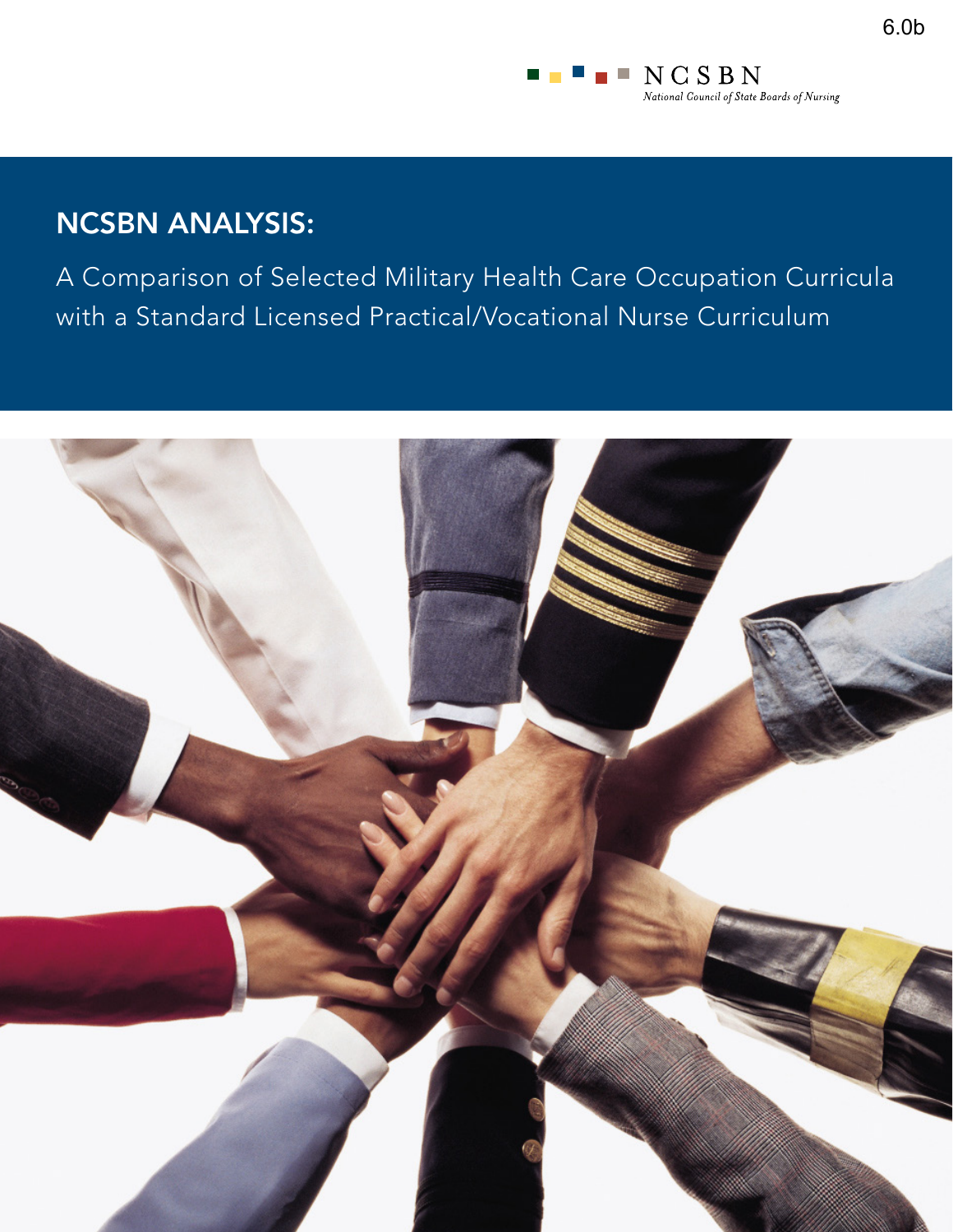

National Council of State Boards of Nursing

#### Mission Statement

The National Council of State Boards of Nursing (NCSBN®) provides education, service and research through collaborative leadership to promote evidencebased regulatory excellence for patient safety and public protection.

Copyright ©2013, Revised 2016 National Council of State Boards of Nursing, Inc. (NCSBN® )

All rights reserved. NCSBN®, NCLEX®, NCLEX-RN®, NCLEX-PN®, NNAAP®, MACE®, Nursys® and TERCAP® are registered trademarks of NCSBN and this document may not be used, reproduced or disseminated to any third party without written permission from NCSBN.

Permission is granted to boards of nursing to use or reproduce all or parts of this document for licensure related purposes only. Nonprofit education programs have permission to use or reproduce all or parts of this document for educational purposes only. Use or reproduction of this document for commercial or for-profit use is strictly prohibited. Any authorized reproduction of this document shall display the notice: "Copyright by the National Council of State Boards of Nursing, Inc. All rights reserved." Or, if a portion of the document is reproduced or incorporated in other materials, such written materials shall include the following credit: "Portions copyrighted by the National Council of State Boards of Nursing, Inc. All rights reserved."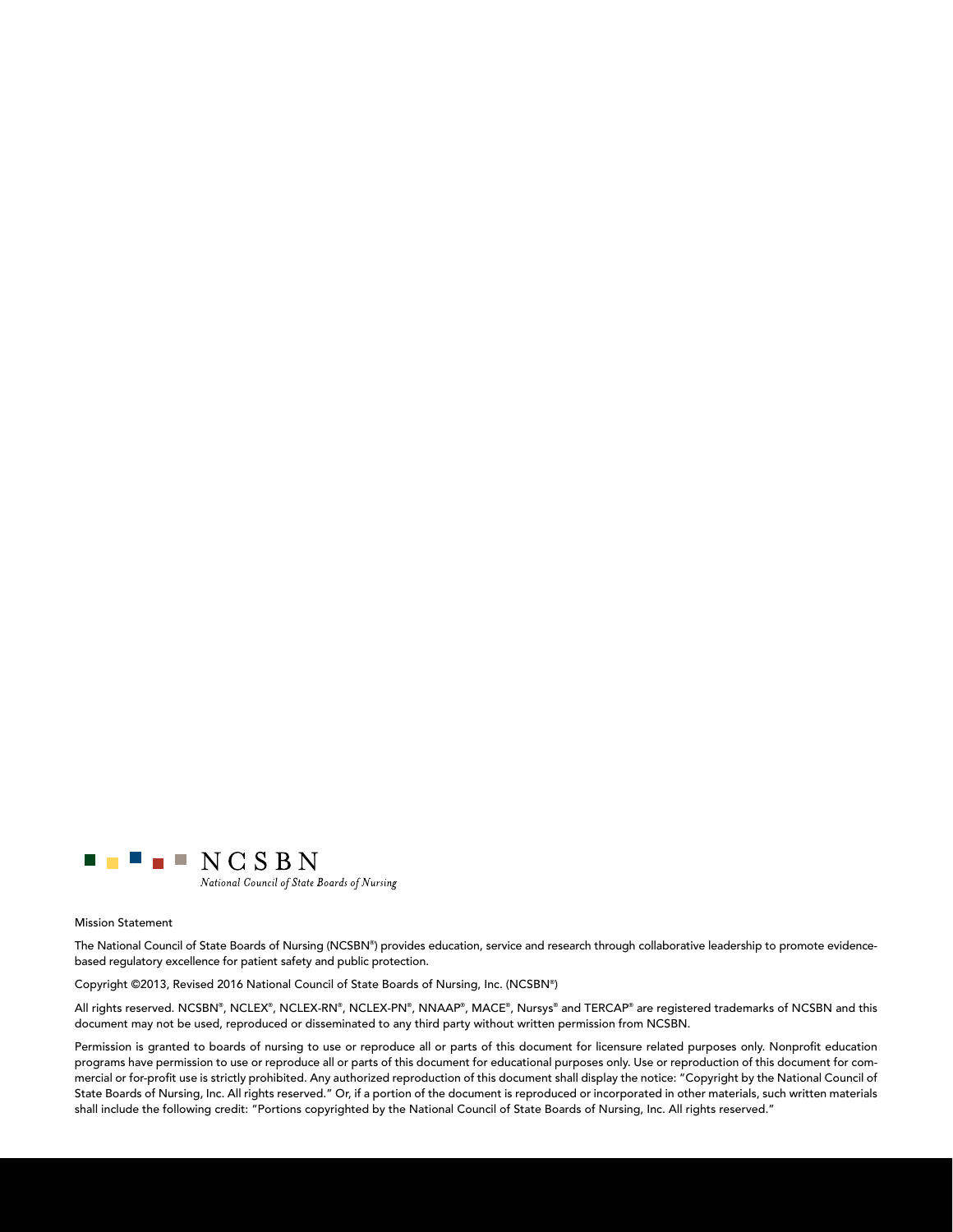### TABLE OF CONTENTS

| Military Health Care Occupations Examined in this Analysis: Role/Program Descriptions. 5        |  |
|-------------------------------------------------------------------------------------------------|--|
|                                                                                                 |  |
| An Analysis of the Army 68WM6 LPN Program with the Standard LPN/VN Curriculum 9                 |  |
| An Analysis of the Air Force BMTCP 4N051 (5 Skill Level) with the Standard LPN/VN Curriculum 11 |  |
|                                                                                                 |  |
|                                                                                                 |  |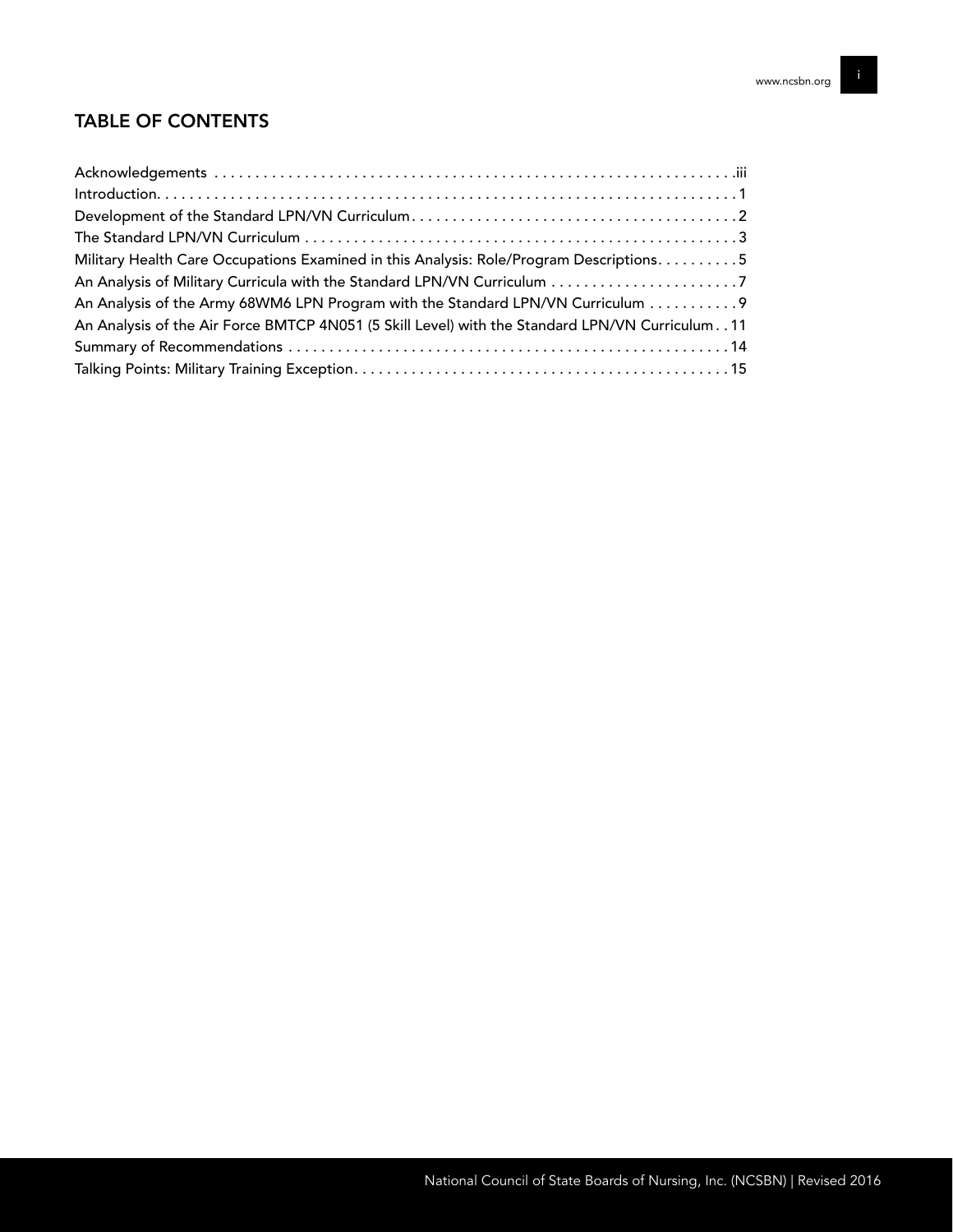ii<br>www.ncsbn.org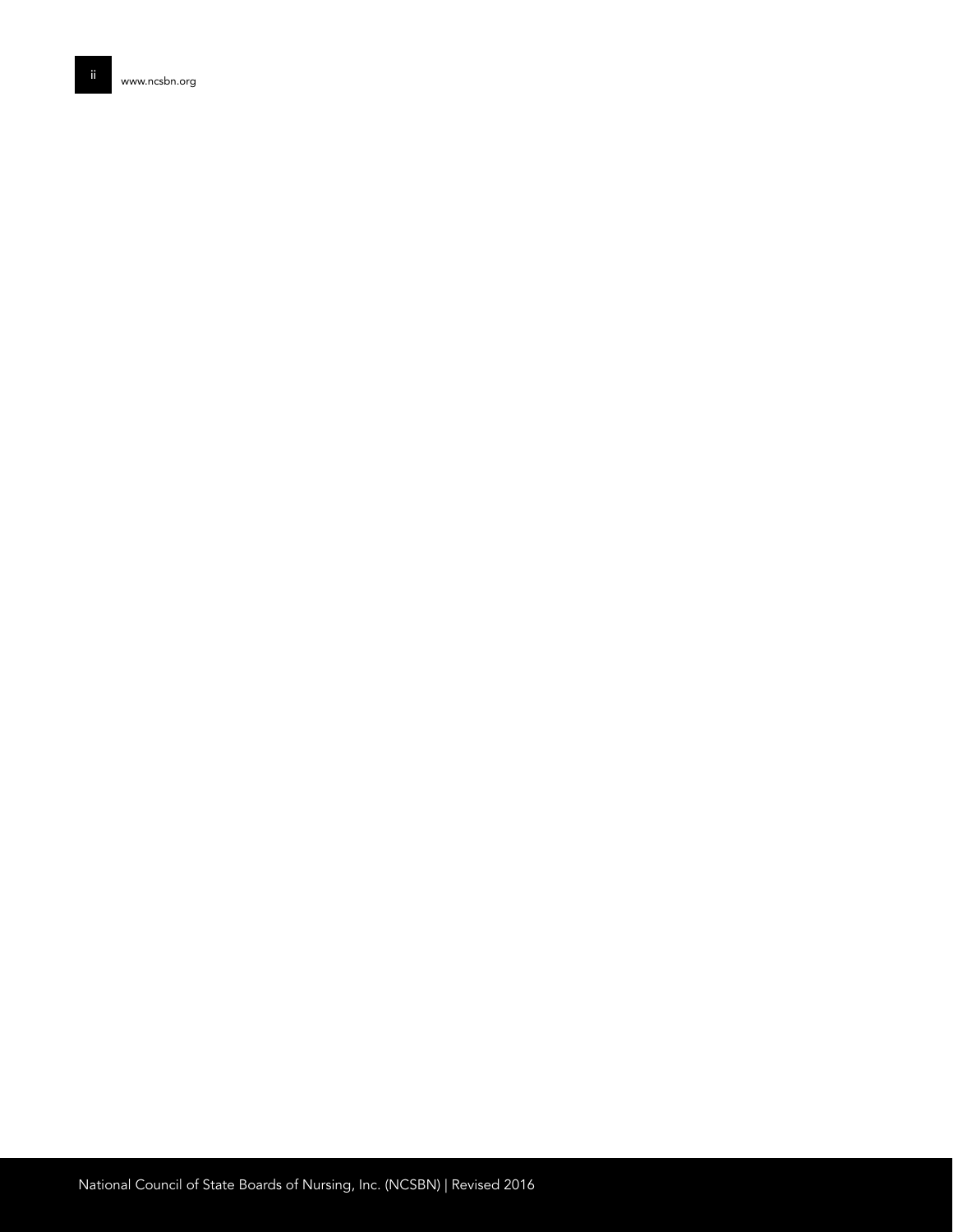### Acknowledgements

NCSBN gratefully acknowledges the following individuals who have provided assistance with this project.

- Patty Knecht, MS, RN, Director, Chester County Intermediate Unit Practical Nursing Program; Chair, NLN Practical Nurse Ad Hoc Committee
- Mitch Seal, EdD, MEd-IT, RN-BC, Commander, Nurse Corps, U.S. Navy, Navy Professor, Navy Researcher, Director of Performance Management Quality Improvement Medical Education & Training Campus
- **Terri Kinsey, Commander, U.S. Navy**
- **Mary M. Whitehead, Colonel, U.S.A.F., NC, Associate Dean, Academic Support, Medical Education and Training Campus**
- **Suellyn Masek, MSN, RN, CNOR, Chair, Washington State Nursing Care Quality Assurance Commission**
- **Lois Hoell, MS, MBA, RN, Washington State Nursing Care Quality Assurance Commission**
- **Mary Jane Hamilton RN, PhD, Dean and Professor of Nursing, Texas A&M University-Corpus Christi**
- Donald L. Parsons, Deputy Director, Department of Combat Medic Training, Medical Education and Training Campus
- **E** Lisa Lutz, President, Solutions for Information Design, LLC
- Veera Pandey, Analyst, Solutions for Information Design, LLC
- Ed Davin, Principal Analyst, Solutions for Information Design, LLC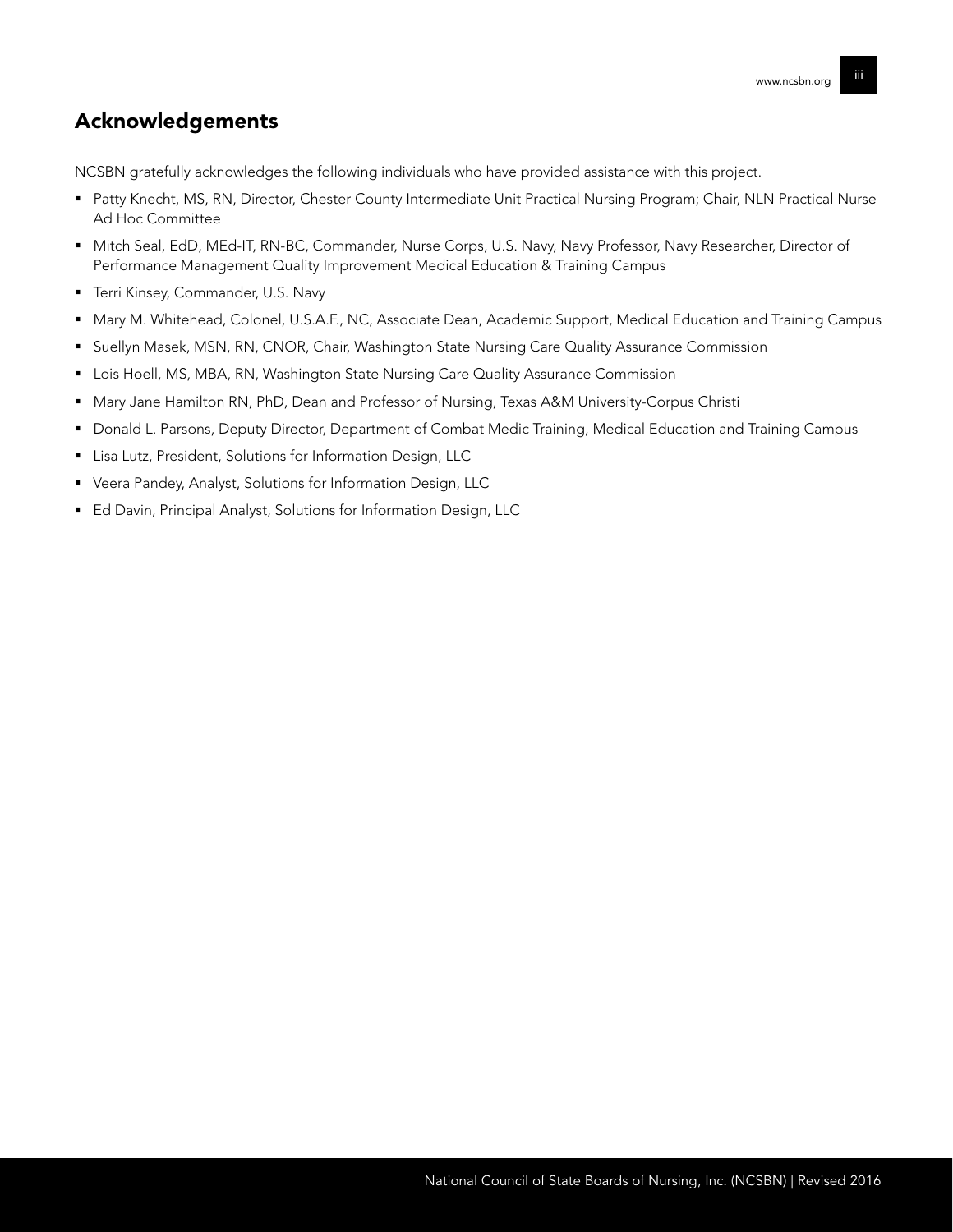iv www.ncsbn.org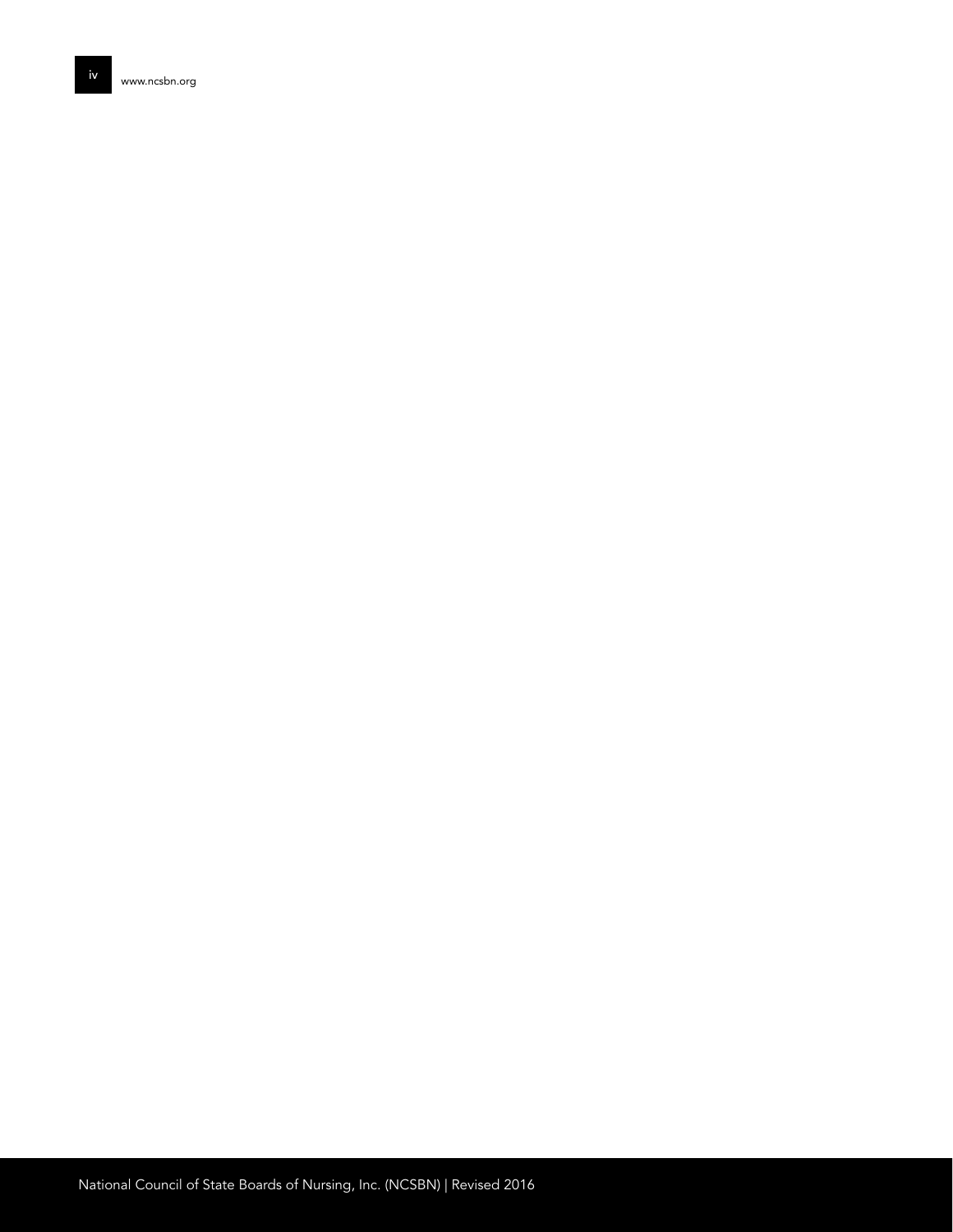### Introduction

The recently released White House report titled, *The Fast Track to Civilian Employment: Streamlining Credentialing and Licensing for Service Members, Veterans and Their Spouses*, encourages states to support legislative efforts that will transition veterans into the civilian workplace. The National Council of State Boards of Nursing (NCSBN®) wholeheartedly joins these efforts. We value the contributions veterans have made in the military and acknowledge their training and experience. Our goal is to assist U.S. boards of nursing (BONs) in making licensing decisions that will help veterans safely and competently enter civilian careers in nursing.

Some of the questions that have arisen out of the president's initiative to transition veterans to civilian careers pertain to the role of the licensed practical/vocational nurse (LPN/VN), including:

- Do Army health care specialists (medics), Navy corpsmen and Air Force airmen have the knowledge, skills and abilities to transition into a career as an LPN/VN directly from their military service?
- What are the differences between military training and LPN/VN education?
- **Should veterans be given credit for some of their education and training that will allow them to accelerate through the** LPN/VN program?

To assist in answering these questions, NCSBN staff, with consultation from leading experts in the areas of nursing and military education, conducted an in-depth analysis of the health care specialist (medic), corpsman and airman curricula, and compared these with a standard LPN/VN curriculum. The standard LPN/VN curriculum developed for this project is comparable to the LPN/VN curricula approved by U.S. BONs. In addition, NCSBN staff reviewed the Army LPN program and compared it with the standard LPN/VN curriculum; this analysis is provided within this report, along with recommendations and legislative talking points.

NCSBN welcomes any questions related to the information in this report. We are dedicated to assisting BONs in licensing decisions that will allow veterans to enter nursing competently and safely.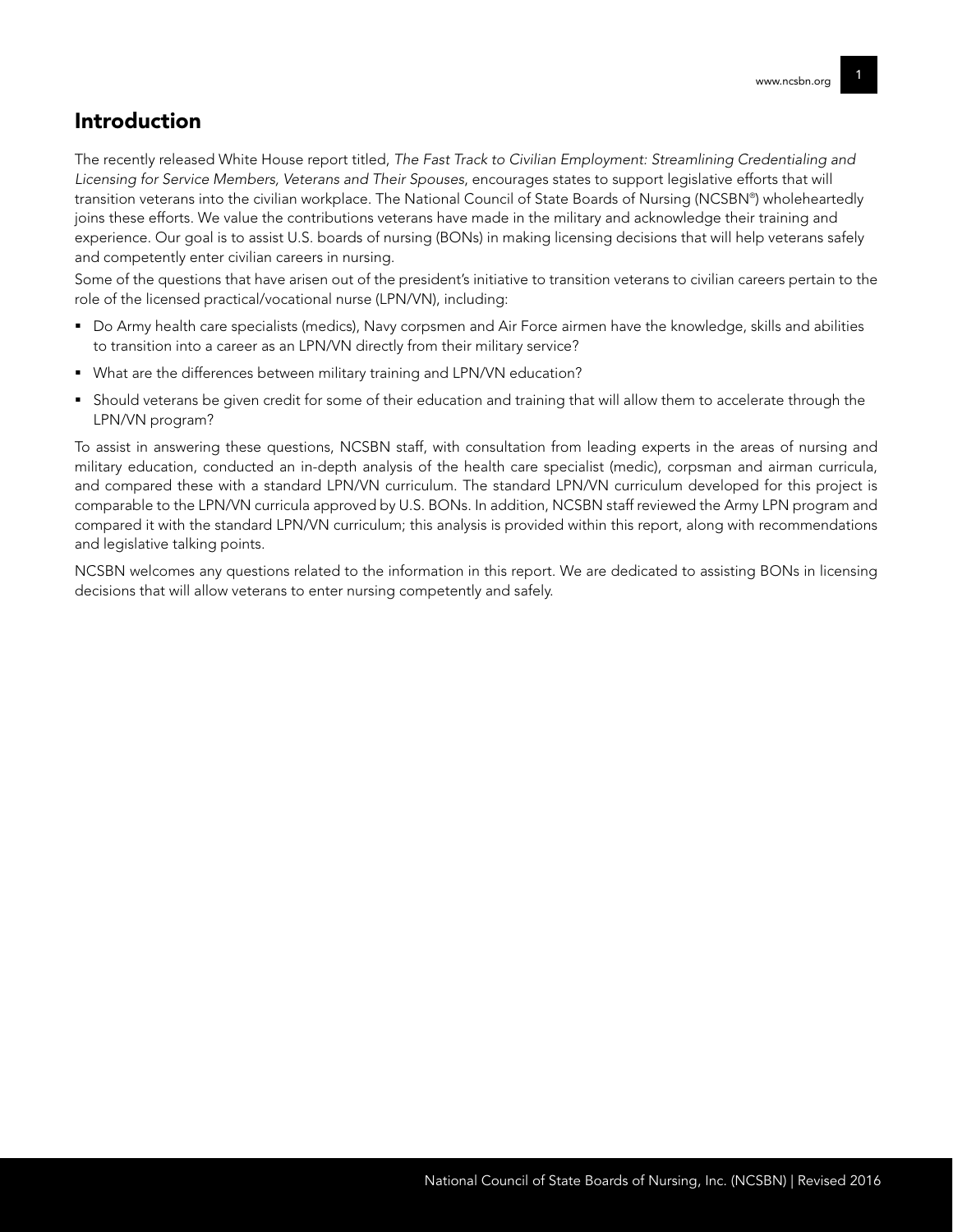# Development of the Standard LPN/VN Curriculum

A standard LPN/VN curriculum, comparable to those approved by U.S. BONs, was necessary for this review and analysis. NCSBN staff, with experience in curriculum development and LPN/VN nurse education, consulted a national expert in LPN/VN curriculum development and produced a standard LPN/VN curriculum to be used for these analyses. The consultant, Patty Knecht, MS, RN, is currently leading a national initiative to develop a core LPN/VN curriculum.

The elements of the standard LPN/VN curriculum developed for this project are considered minimal core requirements for an LPN/VN program. Although some variation exists across the country and some LPN/VN programs may integrate, present or outline the content differently (i.e., through laboratory exercises, simulation, lecture, etc.), this is a comprehensive standard curriculum that is representative of the minimum didactic and clinical requirements necessary for practical/vocational nursing education in the U.S.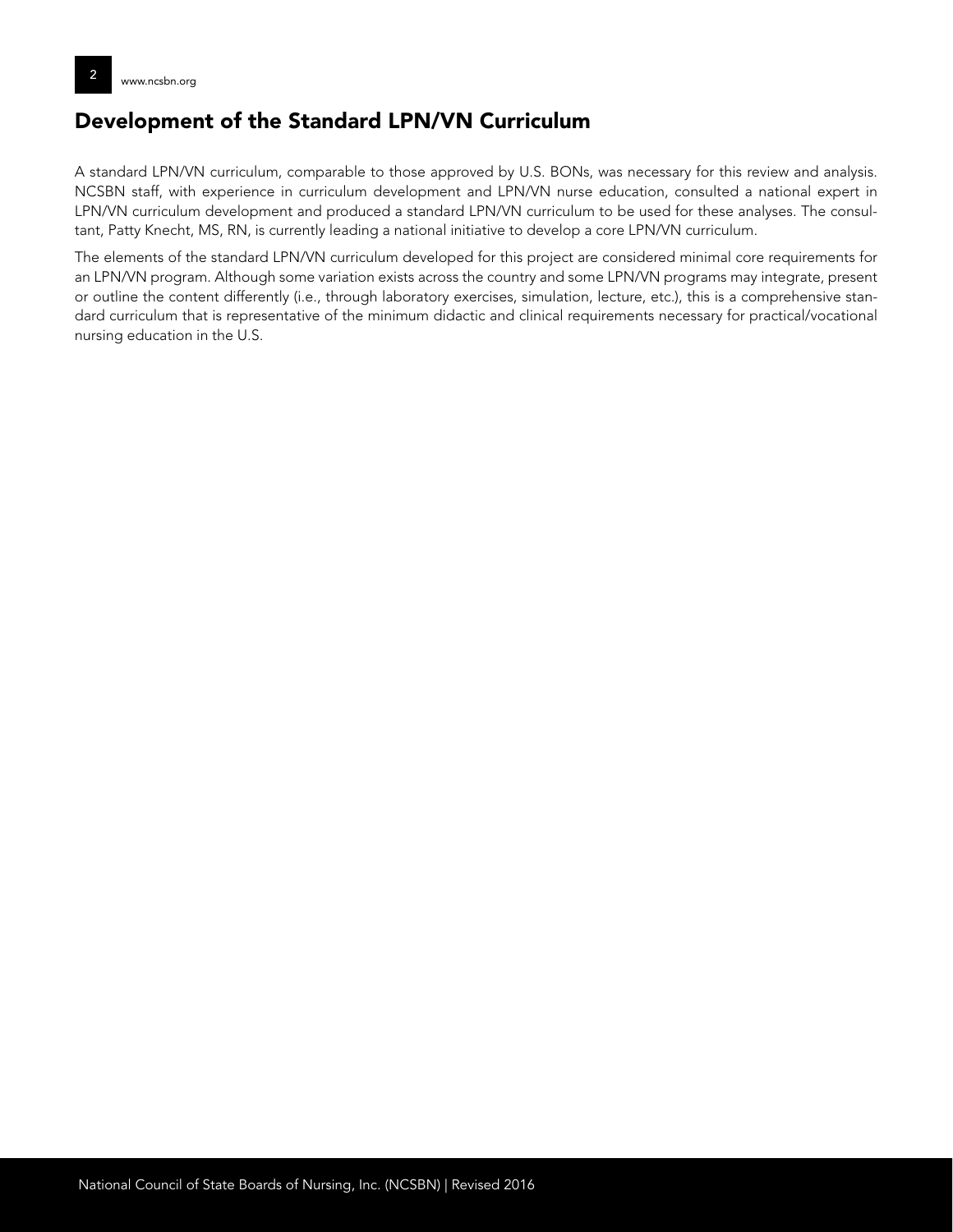3

# The Standard LPN/VN Curriculum

| The Standard LPN/VN Curriculum - Essential Content                                                                            |
|-------------------------------------------------------------------------------------------------------------------------------|
| <b>Anatomy and Physiology</b>                                                                                                 |
| Chemistry of the body, electrolytes and body fluids                                                                           |
| Structure and function of cells and tissues                                                                                   |
| Structure and function of the body systems                                                                                    |
| Common diseases affecting the body systems and drugs used for treatment                                                       |
| Pharmacology                                                                                                                  |
| Pharmacological calculations                                                                                                  |
| Classification of medications                                                                                                 |
| Pharmacokinetics and pharmacodynamics of medications                                                                          |
| Nursing considerations in medication administration (six rights/critical thinking)                                            |
| <b>Nursing Fundamentals</b>                                                                                                   |
| Incidence/prevalence of disease and the health care system                                                                    |
| Issues in health care                                                                                                         |
| Therapeutic communication techniques                                                                                          |
| Cultural considerations in health/illness                                                                                     |
| Health promotion activities                                                                                                   |
| Infectious process and infection control                                                                                      |
| Basic nursing care including nutrition (minimum of 35 hours of clinical and 27 hours of lab included in clinical hours total) |
| Nursing assessment (full vs. focused assessment)                                                                              |
| Nursing process/critical thinking                                                                                             |
| Documentation                                                                                                                 |
| <b>Medical-Surgical</b>                                                                                                       |
|                                                                                                                               |
| IV fluids and calculations of rates and role of LPN/VN                                                                        |
| Drug classifications                                                                                                          |
| Understanding diagnostic studies and LPN/VN role                                                                              |
| Care of the surgical patient                                                                                                  |
| Care of the oncology patient (death and dying)                                                                                |
| Bloodbourne pathogens and standard precautions - integrated                                                                   |
| Psychosocial, cultural, spiritual and ethnic considerations with patients - integrated                                        |
| Community services - integrated                                                                                               |
| Provide safe and effective care                                                                                               |
| Physiological implications of disease process - integrated                                                                    |
| Obtaining laboratory specimens/interpreting results                                                                           |
| Nursing process - integrated                                                                                                  |
| Role of LPN/VN in patient education - integrated                                                                              |
| Informed consent - integrated                                                                                                 |
| LPN/VN role in physical assessment - integrated                                                                               |
| Care of the older patient - integrated                                                                                        |
| Care of patients with cardiovascular and peripheral vascular disorders                                                        |
| Care of patients with respiratory disorders                                                                                   |
| Care of patients with gastrointestinal disorders                                                                              |
| Care of patients with endocrine disorders                                                                                     |
| Care of patients with immune disorders                                                                                        |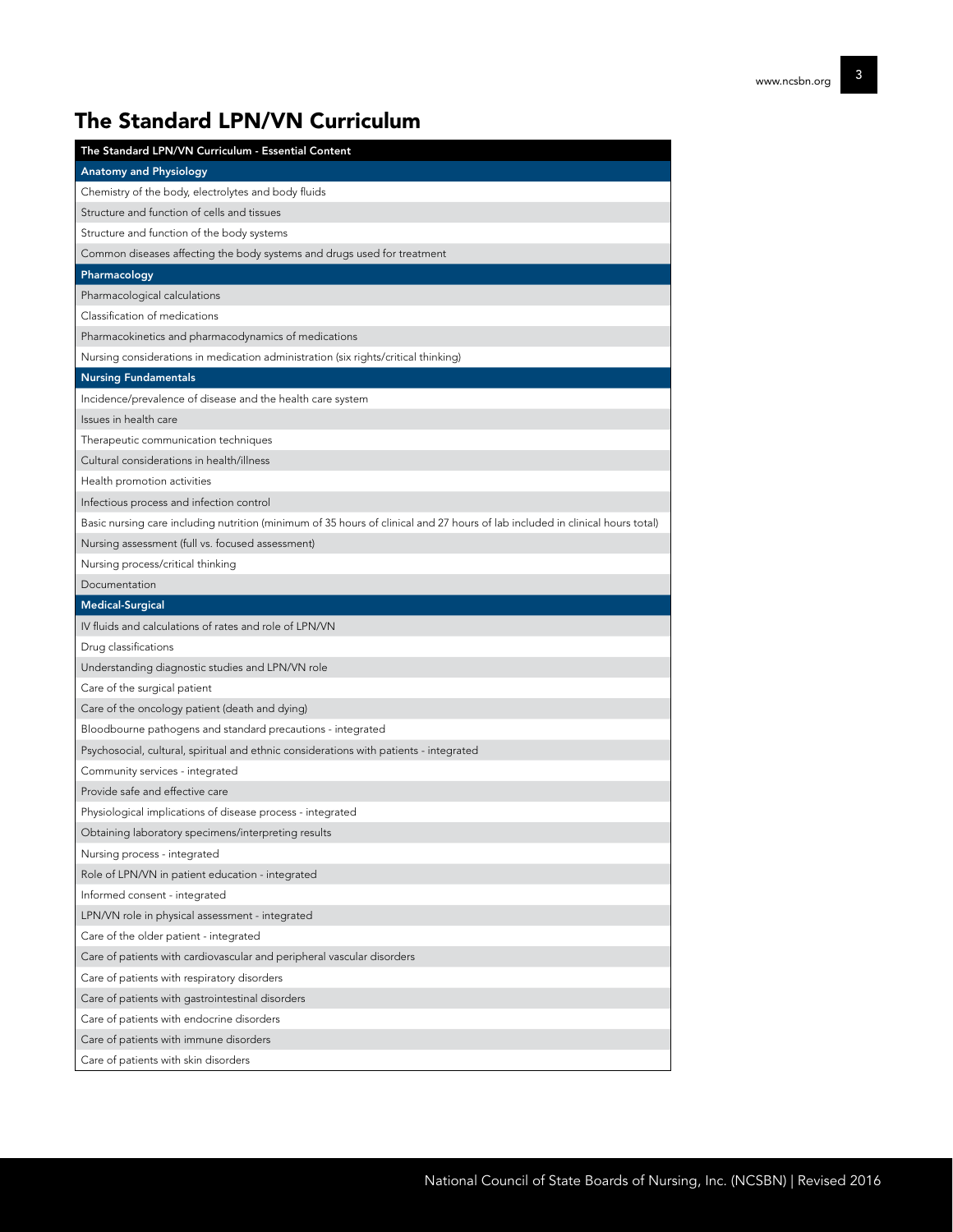| The Standard LPN/VN Curriculum - Essential Content                                             |
|------------------------------------------------------------------------------------------------|
| Health promotion activities - integrated                                                       |
| Care of patients with blood and lymphatic disorders                                            |
| Care of the patient with a reproductive disorder                                               |
| Care of the patient with a musculoskeletal disorder                                            |
| Care of the patient with a genitourinary disorder                                              |
| Care of the patient with a sensory disorder (eye and ear)                                      |
| Care of the patient with a neurological disorder                                               |
| Care of the patient with a mental health disorder (could be separate or integrated)            |
| Community health nursing                                                                       |
| Gerontological nursing                                                                         |
| <b>Maternal and Child Health Nursing</b>                                                       |
| Impact of family in maternal child health - integrated                                         |
| Ethical issues in perinatal nursing - integrated                                               |
| Physiological changes during the perinatal period - integrated                                 |
| Health promotion in maternal child nursing - integrated                                        |
| Cultural impact - integrated                                                                   |
| Community resources - integrated                                                               |
| Normal growth and development                                                                  |
| Providing safe patient care during prenatal/labor and delivery and postnatal                   |
| Introduction of maternal/child health with review of reproduction                              |
| Prenatal and complications                                                                     |
| Providing safe patient care to pediatric patients                                              |
| Labor and delivery                                                                             |
| Postnatal with family; women's health care and care of newborn, including congenital anomalies |
| Normal infant, toddler, preschooler, school-aged and adolescent child                          |
| Care of the pediatric patient, including data collection and procedures                        |
| Care of child with fluid and electrolyte imbalances                                            |
| Care of child with sensory or neurologic conditions                                            |
| Care of child with musculoskeletal disorders                                                   |
| Care of child with respiratory disorders                                                       |
| Care of child with cardiovascular disorders                                                    |
| Care of child with blood, blood-forming organs or lymphatic disorders                          |
| Care of child with gastrointestinal disorders                                                  |
| Care of child with genitourinary disorders                                                     |
| Care of child with skin disorders                                                              |
| Care of child with endocrine conditions                                                        |
| Care of child with communicable disease                                                        |
| Care of child with psychosocial disorder                                                       |
| <b>Issues in Nursing</b>                                                                       |
| Legal aspects of nursing                                                                       |
| Ethical aspects of nursing                                                                     |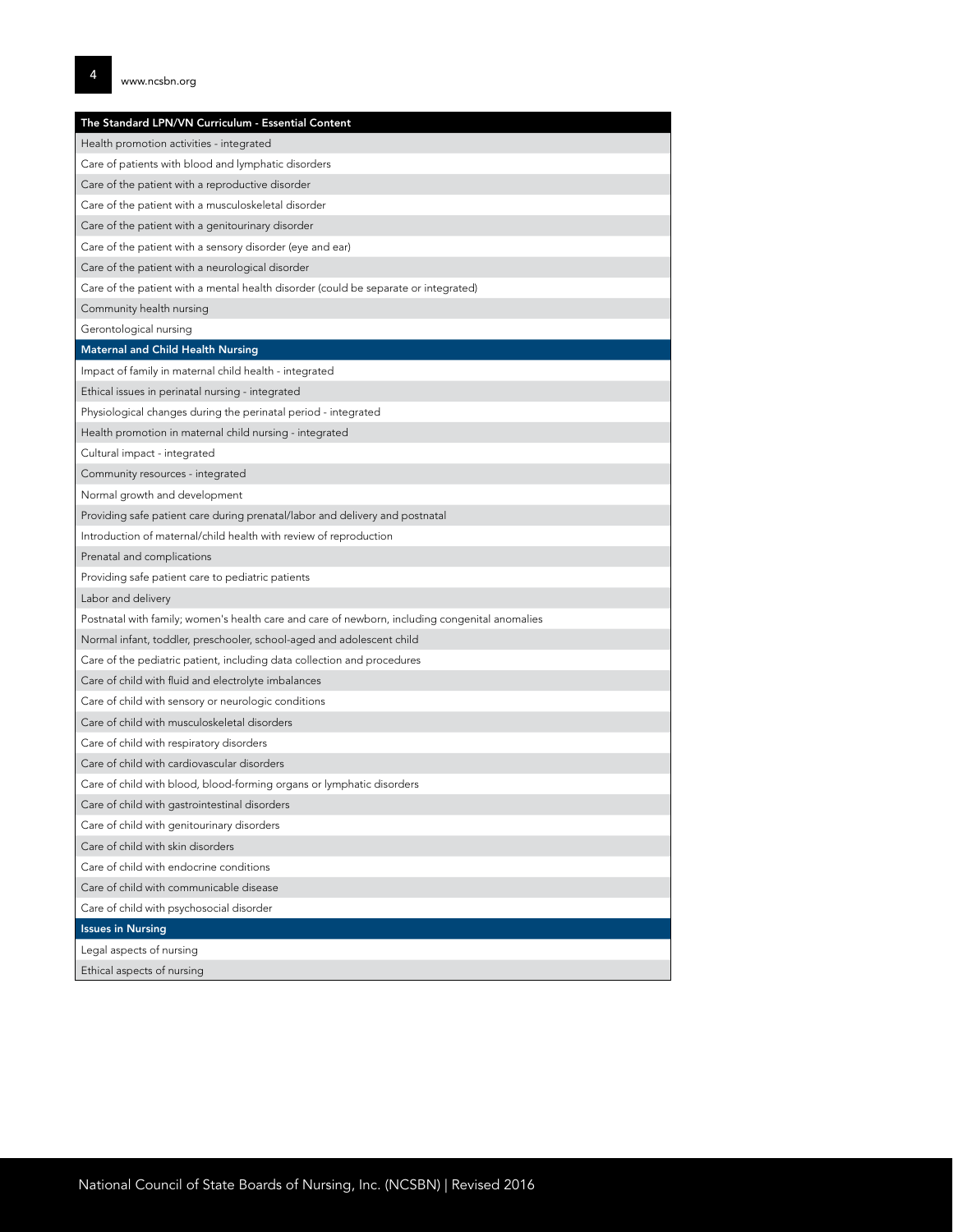# Military Health Care Occupations Examined in this Analysis: Role/Program Descriptions

The following are short descriptions of the military health care occupations that were analyzed and compared with the standard LPN/VN curriculum.

#### Basic Medical Technician Corpsman Program (Navy HM0000/Air Force BMTCP 4N0X1)

Description of Role: The Basic Medical Technician Corpsman Program prepares service members to function as entry-level medical technicians in fixed and nonfixed medical facilities, performing duties to provide quality emergency nursing and primary care procedures. Graduates demonstrate the ability to comprehend, evaluate and apply information relevant to the role of the basic medical technician; technical proficiency in entry-level skills required to fulfill the role of a basic medical technician; and personal and professional behavior consistent with the expectations of the basic medical technician.

Program Description: The Basic Medical Technician Corpsman Program provides the enlisted with basic knowledge of emergency medicine and nursing care. The program consists of lectures, group activities, demonstrations, hands-on instruction and clinical practice, and may include computer-based or blended learning activities.

#### Air Force BMTCP 4N031 (3 Skill Level)

Description of Role: This role builds on the skills acquired in BMTCP 4N0X1, which serves as a prerequisite.

Length of Program: Nine months, which consists of a total of 558 program hours.

Program Description: This program provides requisite knowledge, as well as simulated and clinical training in various aspects of emergency, nursing, and primary care. Subjects include medical terminology, anatomy and physiology, Basic Life Support (BLS), Emergency Medical Technician basic curricula, as well as various aspects of nursing and primary patient care. Outcome-based practice and safety techniques are emphasized throughout the program.

Program Prerequisites: Prior to enrollment in the program, the enlisted must complete Air Force BMTCP 4N0X1.

#### Air Force Independent Duty Medical Technician (IDMT 4N0X1C)

Description of Role: The Air Force independent duty medical technician is an advanced role and is trained to operate a medical aid station at a remote or isolated duty station, provide medical support to a nonmedical field unit or provide medical support to other government agencies and joint service missions. The training is specific to performing emergency medical, dental and surgical procedures to stabilize a patient's condition until evacuation for definitive care can occur.

Length of Program: Not specified, but approximately 13 weeks based on standard 8-hour training day and total program hours of 517.

Program Description: This program includes specialized training in the following area: obtaining medical histories; examining, assessing, treating and documenting patient care encounters in the absence of a physician; performing emergency medical, dental and surgical procedures to stabilize a patient's condition until evacuation for definitive care can occur; monitoring medical aspects of special interest programs and health promotions; advanced medication administration; low complexity laboratory procedures; and conducting preventive medicine and food safety inspection in lieu of public health and bioenvironmental health personnel.

Program Prerequisites: Prior to enrollment in this program, the enlisted must have completed Air Force BMTCP 4N0X1 and possess Primary Air Force Specialty Code (PAFSC) 4N051/71 and three years experience practicing as a 4N0XX with two years of direct patient care.

#### Army Health Care Specialist (68W Army Medic)

Description of Role: The Army health care specialist (medic) is trained to administer emergency care on the battlefield and may also administer limited primary care in battalion aide stations (BAS). Health care specialists (medics) are taught to do rapid assessments and quickly respond to acute injuries and other emergencies. They are experts in evacuation and acquire high level skills to administer care of the severely wounded. The civilian equivalent to this role is an emergency medical technician (EMT).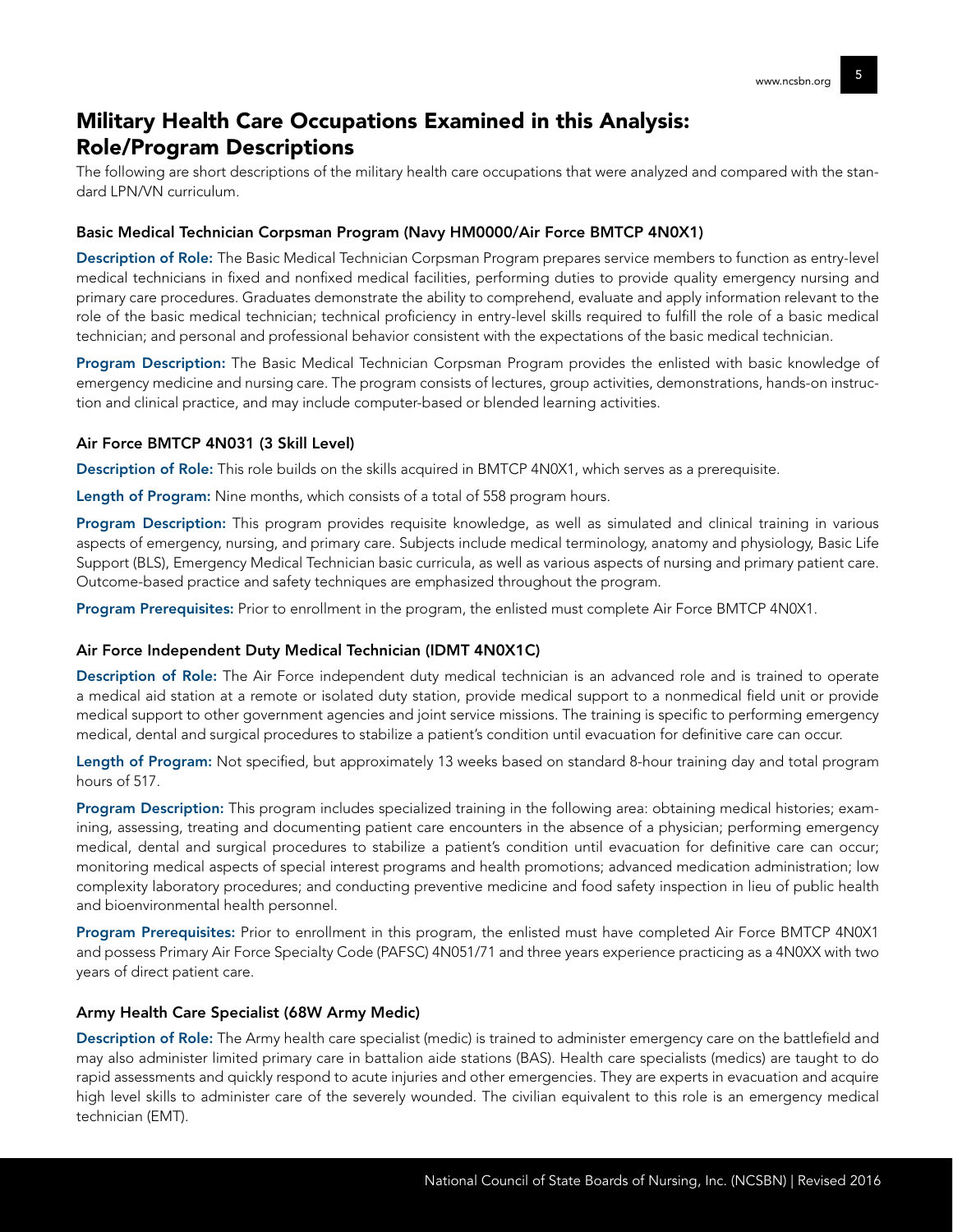#### Length of Course: 16 weeks

Course Description: The Army Medic Course is taught in three distinct phases:

#### Phase I: Basic EMT Training

Focus is on immediate, emergency care. All participants must pass the National Registry Emergency Medical Technician-Basic (NREMT) examination.

Phase II: Limited Primary Care

This prepares the health care specialist (medic) for serving in a BAS. Coursework covers injuries, illnesses and procedures commonly seen in a BAS. Content covered includes basic physical assessment and history taking, abdominal primary care, basic wound care, eye, ear, nose and throat (EENT) primary care, infection asepsis, sterile technique, injections, medication administration, orthopedic primary care, respiratory primary care, pharmacology, medical documentation and venipuncture.

Phase III: Field Craft

This prepares the health care specialist (medic) for combat. Coursework includes battlefield medicine, combat casualty assessment, battlefield injuries and combat evacuation. Content includes management of shock, traumatic brain injuries, burns, ocular injuries, abdominal trauma, hemorrhage control and vascular access.

#### Summary of Skills

The 68W Army Health Care Specialist is a registered EMT. He/she has a wide range of skills that help them react to emergencies.

Strengths: physical assessment of acute injuries, limited primary care, advanced level skills from venipuncture to intraosseous fluid replacement and chest tube insertion. Some pharmacology and the principles of medication administration are integrated into the course. The health care specialist (medic) does learn about the care of the adult and child with cardiovascular, respiratory, gastrointestinal, endocrine (diabetic), skin, hemodynamic, musculoskeletal, neurological, sensory, and mental health disorder, but the emphasis is placed on emergency care. The goal of this course is passage of the EMT exam and learning to use these skills on the battlefield.

#### Army Practical Nurse Program (68WM6)

Description of Role: The Army practical nurse specialist supervises or performs preventive, therapeutic and emergency nursing care procedures under the supervision of a physician, nurse or noncommissioned officer. Program instruction includes advanced anatomy and physiology, pathophysiology and appropriate nursing care, expanded use of infection control principles, and pharmacokinetics and medication administration. The nursing process is integrated throughout the program. The clinical rotations include medical-surgical, pre- and post-operative, pediatrics, obstetrics, gerontology, emergency room, and critical care settings.

Length of Course: Phase 1 is 8 weeks; Phase 2 is 40 weeks.

Course Description: This is a two-phase course that provides skills and knowledge necessary to become a proficient entry level LPN/VN. Phase 1 is taught at the Academy of Health Sciences Fort Sam Houston and Phase 2 is taught at designated medical treatment facilities.

Course Prerequisites: Prior to enrollment in the course, a student must have a minimum of 24 months of experience as a 68W.

#### Air Force BMTCP 4N051 (5 Skill Level)

Description of Role: The Air Force corpsman can function independently as a front-line technician and initial trainer.

Length of Program: Approximately 2 1/2 years.

Program Description: After completion of the initial (4N0X1) and 3 skill level (4N031) programs, the 5 skill level program consists of additional on-the-job training and completion of specific Career Development Courses.

Program Prerequisites: Prior to enrollment in the program, a student must complete Air Force BMTCP 4N0X1 and 4N031.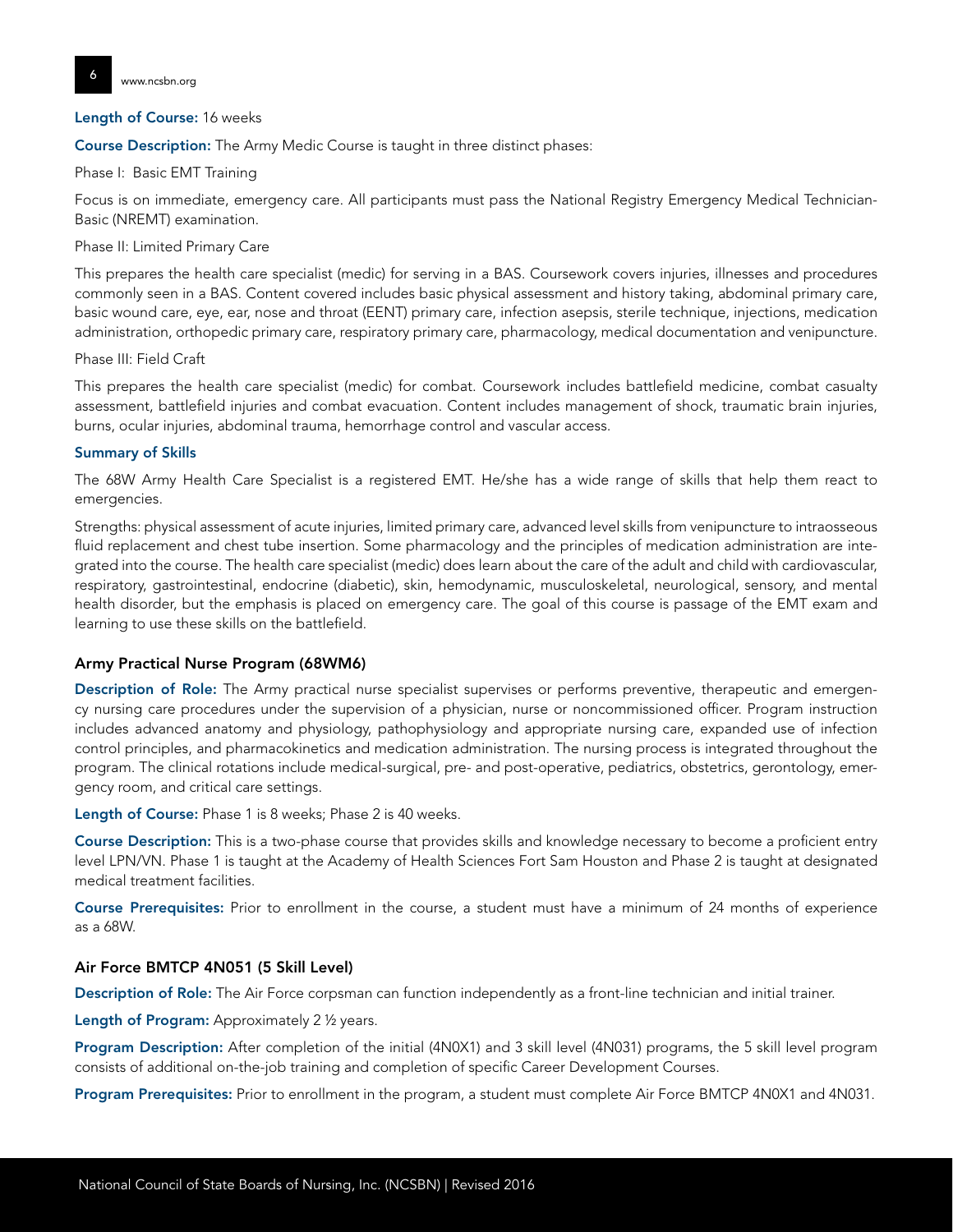#### AN ANALYSIS OF MILITARY CURRICULA WITH THE STANDARD LPN/VN CURRICULUM

Key:

0 = Military curriculum does not meet requirement

1 = Military curriculum partially meets requirement

|                                                                                                                                  | <b>Military Occupations</b> |                                        |                                              |                          |                                                      |
|----------------------------------------------------------------------------------------------------------------------------------|-----------------------------|----------------------------------------|----------------------------------------------|--------------------------|------------------------------------------------------|
| Standard LPN/VN Curriculum - Essential Content                                                                                   | Navy HM0000                 | <b>Air Force</b><br><b>BMTCP 4N0X1</b> | <b>Air Force</b><br>4N031 (3 Skill<br>Level) | Air Force IDMT<br>4N0X1C | Army<br>Medic 68W<br>Healthcare<br><b>Specialist</b> |
| <b>Anatomy and Physiology</b>                                                                                                    |                             |                                        |                                              |                          |                                                      |
| Chemistry of the body, electrolytes and body fluids                                                                              | $\mathbf{1}$                | 1                                      | 1                                            | $\overline{c}$           | $\mathbf{1}$                                         |
| Structure and function of cells and tissues                                                                                      | $\mathbf{1}$                | $\mathbf{1}$                           | $\mathbf{1}$                                 | $\overline{2}$           | $\mathbf{1}$                                         |
| Structure and function of the body systems                                                                                       | $\mathbf{1}$                | $\mathbf{1}$                           | 1                                            | 2                        | $\mathbf{1}$                                         |
| Common diseases affecting the body systems and drugs used for<br>treatment                                                       | $\mathbf{1}$                | $\mathbf{1}$                           | $\mathbf{1}$                                 | 2                        | 1                                                    |
| Pharmacology                                                                                                                     |                             |                                        |                                              |                          |                                                      |
| Pharmacological calculations                                                                                                     | $\overline{2}$              | 2                                      | $\mathbf{1}$                                 | 2                        | $\overline{2}$                                       |
| Classification of medications                                                                                                    | $\overline{c}$              | $\overline{2}$                         | 1                                            | $\overline{2}$           | 1                                                    |
| Pharmacokinetics and pharmacodynamics of medications                                                                             | $\overline{0}$              | $\overline{0}$                         | $\mathbf{1}$                                 | $\mathbf{1}$             | $\mathbf{1}$                                         |
| Nursing considerations in medication administration<br>(six rights/critical thinking)                                            | 1                           | 1                                      | $\mathbf{1}$                                 | $\overline{2}$           | 1                                                    |
| <b>Nursing Fundamentals</b>                                                                                                      |                             |                                        |                                              |                          |                                                      |
| Incidence/prevalence of disease and the health care system                                                                       | $\mathbf 0$                 | $\mathbf 0$                            | $\overline{2}$                               | 1                        | $\mathbf 0$                                          |
| Issues in health care                                                                                                            | $\mathbf{0}$                | $\overline{0}$                         | $\overline{2}$                               | $\overline{0}$           | $\overline{0}$                                       |
| Therapeutic communication techniques                                                                                             | 1                           | 1                                      | $\overline{2}$                               | 1                        | $\overline{c}$                                       |
| Cultural considerations in health/illness                                                                                        | $\mathbf{1}$                | $\mathbf{1}$                           | $\mathbf{1}$                                 | $\mathbf{1}$             | $\overline{2}$                                       |
| Health promotion activities                                                                                                      | $\mathbf{1}$                | $\mathbf 0$                            | $\overline{2}$                               | $\mathbf{0}$             | 0                                                    |
| Infectious process and infection control                                                                                         | $\mathbf{1}$                | $\mathbf{1}$                           | $\mathbf{1}$                                 | $\mathbf{1}$             | $\overline{2}$                                       |
| Basic nursing care including nutrition (minimum of 35 hours of clinical<br>and 27 hours of lab included in clinical hours total) | $\mathbf{1}$                | 1                                      | 2                                            | $\mathbf{1}$             | Assess skills                                        |
| Nursing assessment (full vs. focused assessment)                                                                                 | $\mathbf{1}$                | $\mathbf{1}$                           | 2                                            | $\mathbf{1}$             | $\mathbf{1}$                                         |
| Nursing process/critical thinking                                                                                                | $\mathbf{1}$                | $\mathbf{1}$                           | $\overline{c}$                               | $\mathbf{1}$             | 0                                                    |
| Documentation                                                                                                                    | $\mathbf{1}$                | $\mathbf{1}$                           | $\mathbf{1}$                                 | $\mathbf{1}$             | $\mathbf{1}$                                         |
| <b>Medical-Surgical</b>                                                                                                          |                             |                                        |                                              |                          |                                                      |
| IV fluids and calculations of rates and role of LPN/VN                                                                           | $\mathbf{1}$                | $\mathbf{1}$                           | $\mathbf{1}$                                 | $\mathbf{1}$             | $\overline{2}$                                       |
| Drug classifications                                                                                                             | $\overline{c}$              | $\overline{c}$                         | $\mathbf{1}$                                 | $\overline{c}$           | 1                                                    |
| Understanding diagnostic studies and LPN/VN role                                                                                 | $\mathbf{1}$                | $\mathbf{1}$                           | $\overline{2}$                               | $\mathbf{1}$             | 1                                                    |
| Care of the surgical patient                                                                                                     | $\mathbf{1}$                | $\mathbf{1}$                           | $\mathbf{1}$                                 | 1                        | 1                                                    |
| Care of the oncology patient (death and dying)                                                                                   | $\mathbf{1}$                | $\mathbf{1}$                           | $\mathbf{1}$                                 | 1                        | $\overline{0}$                                       |
| Bloodbourne pathogens and standard precautions - integrated                                                                      | 1                           | 1                                      |                                              |                          | $\mathcal{P}$                                        |
| Psychosocial, cultural, spiritual and ethnic considerations with patients<br>- integrated                                        | $\mathbf{1}$                | $\mathbf{1}$                           | $\overline{c}$                               | $\mathbf{1}$             | $\mathbf{1}$                                         |
| Community services - integrated                                                                                                  | $\mathbf 0$                 | $\mathbf 0$                            | $\overline{c}$                               | $\mathbf 0$              | $\mathbf 0$                                          |
| Provide safe and effective care                                                                                                  | $\overline{2}$              | $\overline{2}$                         | $\overline{2}$                               | 2                        | 2                                                    |
| Physiological implications of disease process - integrated                                                                       | 1                           | $\mathbf{1}$                           | 1                                            | $\overline{2}$           | 1                                                    |
| Obtaining laboratory specimens/interpreting results                                                                              | $\mathbf{1}$                | $\mathbf{1}$                           | $\mathbf{1}$                                 | $\overline{1}$           | $\overline{2}$                                       |
| Nursing process - integrated                                                                                                     | $\mathbf 0$                 | $\mathbf 0$                            | $\overline{c}$                               | $\mathbf 0$              | 0                                                    |
| Role of LPN/VN in patient education - integrated                                                                                 | $\mathbf{0}$                | $\mathsf{O}$                           | 2                                            | $\mathbf 0$              | $\mathsf{O}\xspace$                                  |
| Informed consent - integrated                                                                                                    | $\overline{c}$              | 2                                      | $\mathbf{1}$                                 | $\overline{2}$           | $\mathbf 0$                                          |
| LPN/VN role in physical assessment - integrated                                                                                  | $\mathbf{1}$                | $\mathbf{1}$                           | $\overline{c}$                               | $\mathbf{1}$             | $\overline{c}$                                       |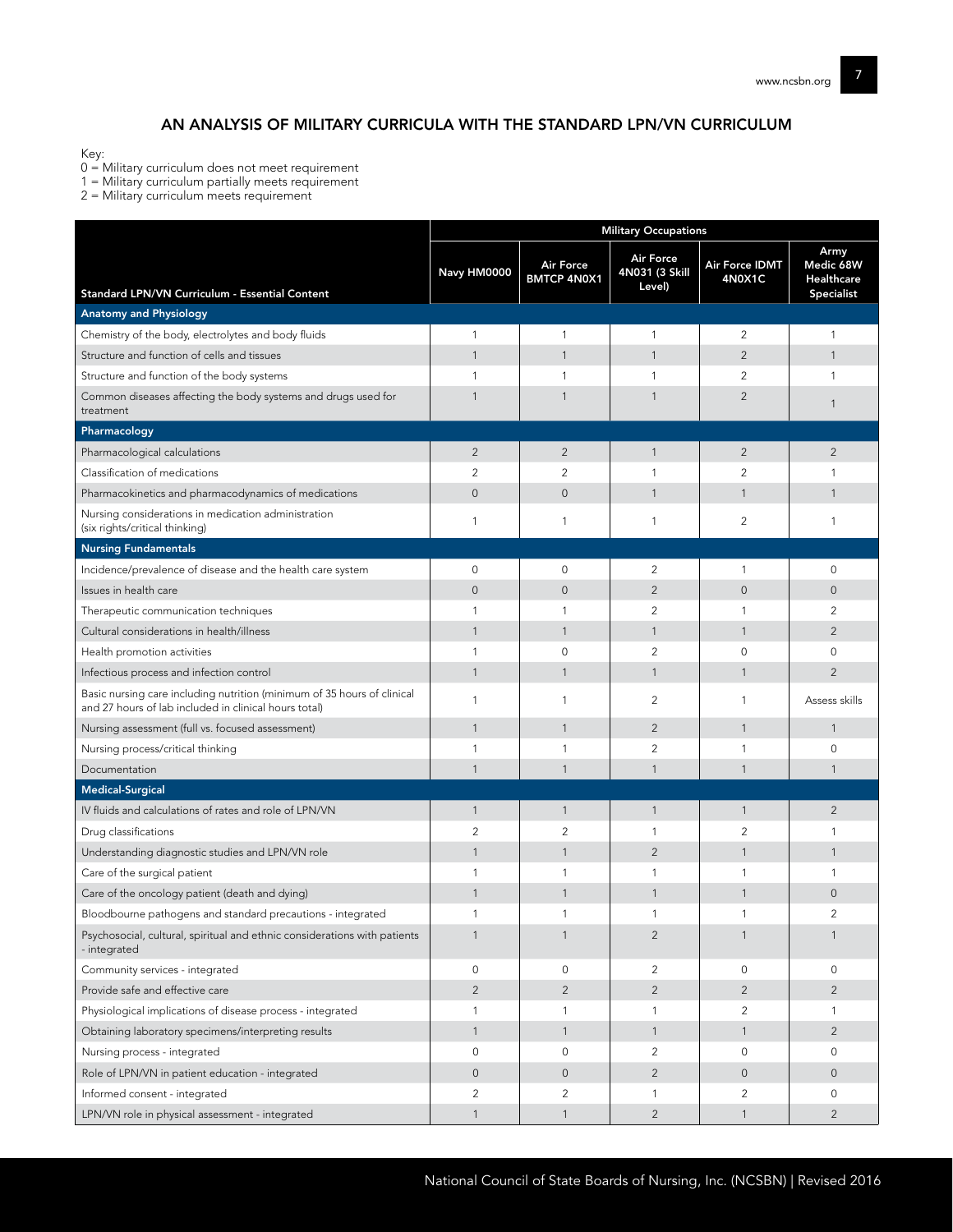#### AN ANALYSIS OF MILITARY CURRICULA WITH THE STANDARD LPN/VN CURRICULUM

Key:

- 0 = Military curriculum does not meet requirement
- 1 = Military curriculum partially meets requirement

|                                                                                                   | <b>Military Occupations</b> |                                 |                                              |                                 |                                                      |
|---------------------------------------------------------------------------------------------------|-----------------------------|---------------------------------|----------------------------------------------|---------------------------------|------------------------------------------------------|
| Standard LPN/VN Curriculum - Essential Content                                                    | Navy HM0000                 | Air Force<br><b>BMTCP 4N0X1</b> | <b>Air Force</b><br>4N031 (3 Skill<br>Level) | <b>Air Force IDMT</b><br>4N0X1C | Army<br>Medic 68W<br>Healthcare<br><b>Specialist</b> |
| Care of the older patient - integrated                                                            | $\mathbf{1}$                | $\mathbf{1}$                    | $\mathbf{1}$                                 | $\mathbf{1}$                    | $\mathbf 0$                                          |
| Care of patients with cardiovascular and peripheral vascular disorders                            | $\mathbf{1}$                | $\mathbf{1}$                    | $\overline{2}$                               | 2                               | $\mathbf{1}$                                         |
| Care of patients with respiratory disorders                                                       | $\mathbf{1}$                | $\mathbf{1}$                    | 2                                            | $\overline{2}$                  | $\mathbf{1}$                                         |
| Care of patients with gastrointestinal disorders                                                  | $\mathbf{1}$                | $\mathbf{1}$                    | $\overline{2}$                               | $\overline{2}$                  | $\mathbf{1}$                                         |
| Care of patients with endocrine disorders                                                         | $\mathbf{1}$                | $\mathbf{1}$                    | $\overline{c}$                               | $\overline{2}$                  | 1                                                    |
| Care of patients with immune disorders                                                            | $\mathbf{1}$                | $\mathbf{1}$                    | $\overline{2}$                               | $\mathbf{1}$                    | $\overline{0}$                                       |
| Care of patients with skin disorders                                                              | $\mathbf{1}$                | $\mathbf{1}$                    | $\overline{2}$                               | $\overline{2}$                  | $\overline{2}$                                       |
| Health promotion activities - integrated                                                          | $\mathbf{1}$                | $\overline{0}$                  | $\mathbf{1}$                                 | $\overline{0}$                  | $\overline{0}$                                       |
| Care of patients with blood and lymphatic disorders                                               | $\mathbf 0$                 | $\mathbf{0}$                    | $\overline{2}$                               | 2                               | $\mathbf{0}$                                         |
| Care of the patient with a reproductive disorder                                                  | $\mathbf{1}$                | $\mathbf{1}$                    | $\overline{2}$                               | 2                               | $\overline{0}$                                       |
| Care of the patient with a musculoskeletal disorder                                               | 1                           | 1                               | $\overline{c}$                               | $\overline{c}$                  | 1                                                    |
| Care of the patient with a genitourinary disorder                                                 | $\mathbf{1}$                | $\mathbf{1}$                    | $\overline{2}$                               | $\overline{2}$                  | $\mathbf 0$                                          |
| Care of the patient with a sensory disorder (eye and ear)                                         | $\overline{c}$              | $\overline{2}$                  | $\overline{c}$                               | $\overline{c}$                  | 1                                                    |
| Care of the patient with a neurological disorder                                                  | $\mathbf{1}$                | $\mathbf{1}$                    | $\overline{2}$                               | $\overline{2}$                  | $\mathbf{1}$                                         |
| Care of the patient with a mental health disorder (could be separate or<br>integrated)            | $\mathbf{1}$                | 1                               | 2                                            | 2                               | 1                                                    |
| Community health nursing                                                                          | $\mathbf 0$                 | $\mathbf{0}$                    | 2                                            | $\mathbf 0$                     | $\overline{0}$                                       |
| Gerontological nursing                                                                            | $\mathbf{1}$                | 1                               | $\mathbf{1}$                                 | $\mathbf{1}$                    | 0                                                    |
| <b>Maternal and Child Health Nursing</b>                                                          |                             |                                 |                                              |                                 |                                                      |
| Impact of family in maternal child health - integrated                                            | $\mathsf{O}\xspace$         | $\mathbf{0}$                    | $\overline{2}$                               | $\mathbf{0}$                    | $\mathbf 0$                                          |
| Ethical issues in perinatal nursing - integrated                                                  | $\overline{0}$              | $\mathbf{0}$                    | $\overline{2}$                               | $\mathbf 0$                     | $\mathbf 0$                                          |
| Physiological changes during the perinatal period - integrated                                    | $\mathbf{0}$                | $\mathbf{0}$                    | $\overline{2}$                               | $\mathbf{0}$                    | $\mathbf 0$                                          |
| Health promotion in maternal child nursing - integrated                                           | $\mathbf{0}$                | $\mathbf{0}$                    | $\overline{2}$                               | $\mathbf{0}$                    | $\overline{0}$                                       |
| Cultural impact - integrated                                                                      | $\mathbf{0}$                | $\mathbf{0}$                    | $\overline{2}$                               | $\mathbf{0}$                    | $\mathbf 0$                                          |
| Community resources - integrated                                                                  | $\mathbf 0$                 | $\overline{0}$                  | $\mathbf{0}$                                 | $\mathbf 0$                     | $\mathbf 0$                                          |
| Normal growth and development                                                                     | $\mathbf{1}$                | $\mathbf{1}$                    | $\overline{2}$                               | $\mathbf{1}$                    | $\overline{2}$                                       |
| Providing safe patient care during prenatal/labor and delivery and<br>postnatal                   | $\mathbf 0$                 | $\mathbf{0}$                    | 2                                            | $\mathbf 0$                     | 1                                                    |
| Introduction of maternal/child health with review of reproduction                                 | $\mathbf 0$                 | $\mathbf{0}$                    | 2                                            | $\mathbf{0}$                    | $\mathbf 0$                                          |
| Prenatal and complications                                                                        | $\overline{0}$              | $\overline{0}$                  | $\overline{2}$                               | $\mathbf{0}$                    | $\overline{0}$                                       |
| Providing safe patient care to pediatric patients                                                 | 0                           | $\mathbf 0$                     | 2                                            |                                 | 2                                                    |
| Labor and delivery                                                                                | $\mathbf 0$                 | $\mathbf 0$                     | $\overline{2}$                               | $\mathbf 0$                     | $\overline{2}$                                       |
| Postnatal with family; women's health care and care of newborn,<br>including congenital anomalies | $\mathbf 0$                 | $\mathbf 0$                     | 2                                            | $\mathbf 0$                     | 0                                                    |
| Normal infant, toddler, preschooler, school-aged and adolescent child                             | $\mathbf{O}$                | $\overline{0}$                  | $\overline{2}$                               | $\mathbf 0$                     | 0                                                    |
| Care of the pediatric patient, including data collection and procedures                           | $\mathbf 0$                 | $\mathbf 0$                     | $\overline{2}$                               | $\mathbf 0$                     | $\overline{c}$                                       |
| Care of child with fluid and electrolyte imbalances                                               | $\mathbf{0}$                | $\mathbf 0$                     | $\mathsf{O}\xspace$                          | $\mathbf 0$                     | $\mathbf{1}$                                         |
| Care of child with sensory or neurologic conditions                                               | 0                           | $\mathbf 0$                     | $\overline{c}$                               | 0                               | $\mathbf{1}$                                         |
| Care of child with musculoskeletal disorders                                                      | $\mathbf{O}$                | $\mathbf 0$                     | $\overline{2}$                               | $\mathbf{O}$                    | $\mathbf{1}$                                         |
| Care of child with respiratory disorders                                                          | $\mathbf 0$                 | $\mathbf 0$                     | 2                                            | $\mathbf 0$                     | $\mathbf{1}$                                         |
| Care of child with cardiovascular disorders                                                       | $\mathsf{O}\xspace$         | $\mathsf{O}\xspace$             | $\overline{c}$                               | $\mathsf{O}\xspace$             | $\mathbf{1}$                                         |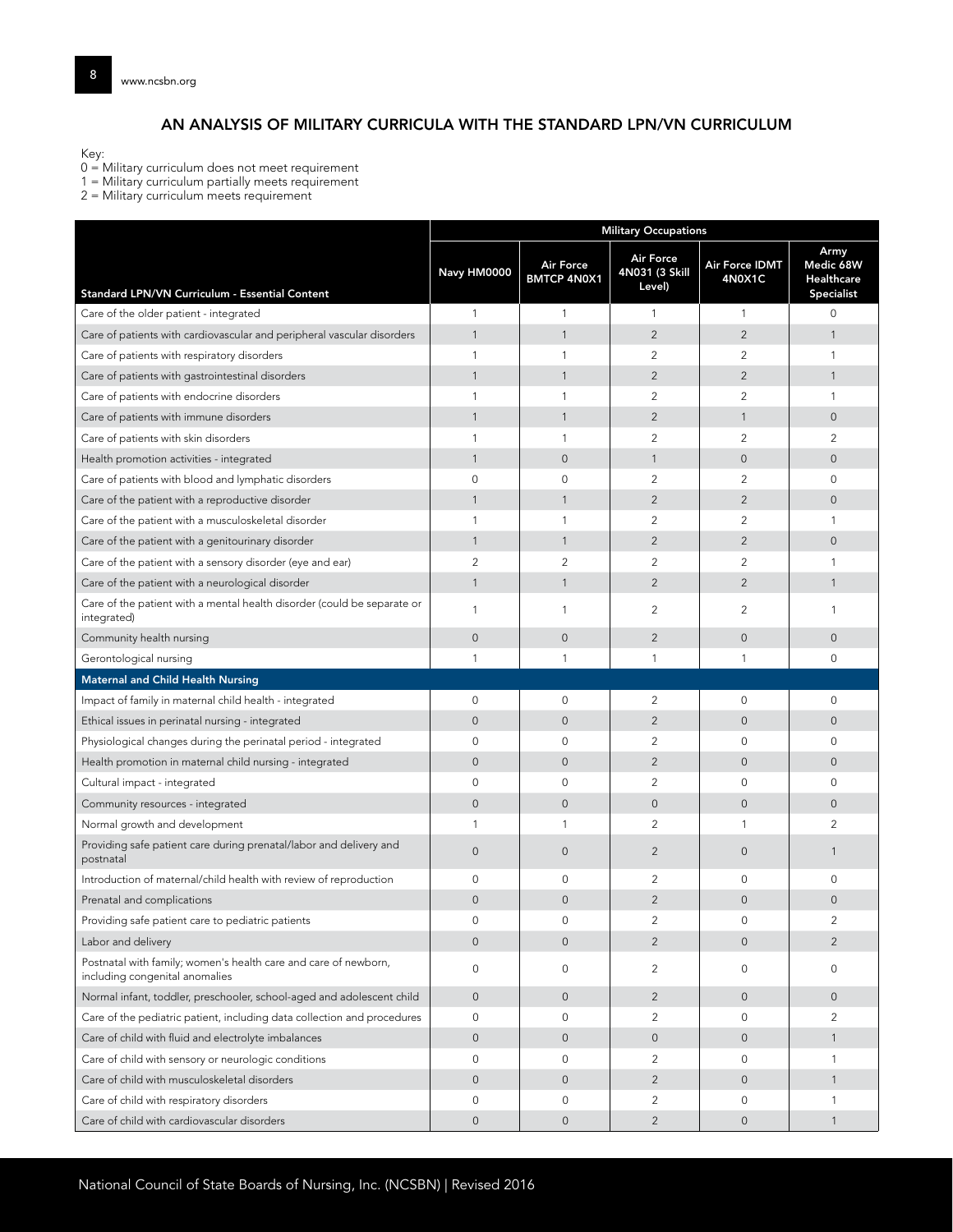#### AN ANALYSIS OF MILITARY CURRICULA WITH THE STANDARD LPN/VN CURRICULUM

Key:

0 = Military curriculum does not meet requirement

1 = Military curriculum partially meets requirement

2 = Military curriculum meets requirement

|                                                                       | <b>Military Occupations</b> |                                        |                                              |                                 |                                               |
|-----------------------------------------------------------------------|-----------------------------|----------------------------------------|----------------------------------------------|---------------------------------|-----------------------------------------------|
| Standard LPN/VN Curriculum - Essential Content                        | Navy HM0000                 | <b>Air Force</b><br><b>BMTCP 4N0X1</b> | <b>Air Force</b><br>4N031 (3 Skill<br>Level) | <b>Air Force IDMT</b><br>4N0X1C | Army<br>Medic 68W<br>Healthcare<br>Specialist |
| Care of child with blood, blood-forming organs or lymphatic disorders |                             |                                        | 2                                            |                                 |                                               |
| Care of child with gastrointestinal disorders                         |                             |                                        |                                              | $\Omega$                        |                                               |
| Care of child with genitourinary disorders                            |                             | $\sqrt{ }$                             | 2                                            |                                 |                                               |
| Care of child with skin disorders                                     | $\Omega$                    |                                        |                                              | $\Omega$                        |                                               |
| Care of child with endocrine conditions                               |                             |                                        |                                              |                                 |                                               |
| Care of child with communicable disease                               | $\Omega$                    | $\Omega$                               |                                              | $\Omega$                        |                                               |
| Care of child with psychosocial disorder                              | $\Omega$                    | $\Omega$                               | 2                                            | $\Omega$                        |                                               |
| <b>Issues in Nursing</b>                                              |                             |                                        |                                              |                                 |                                               |
| Legal aspects of nursing                                              |                             |                                        | $\mathfrak{p}$                               |                                 |                                               |
| Ethical aspects of nursing                                            |                             |                                        |                                              |                                 |                                               |

#### AN ANALYSIS OF THE ARMY 68WM6 LPN PROGRAM WITH THE STANDARD LPN/VN CURRICULUM

Key:

0 = Military curriculum does not meet requirement

1 = Military curriculum partially meets requirement

| Standard LPN/VN Curriculum - Essential Content                                                                                   | Army 68WM6     |
|----------------------------------------------------------------------------------------------------------------------------------|----------------|
| <b>Anatomy and Physiology</b>                                                                                                    |                |
| Chemistry of the body, electrolytes and body fluids                                                                              | $\overline{2}$ |
| Structure and function of cells and tissues                                                                                      | $\mathcal{P}$  |
| Structure and function of the body systems                                                                                       | $\mathfrak{p}$ |
| Common diseases affecting the body systems and drugs used for treatment                                                          | $\overline{2}$ |
| Pharmacology                                                                                                                     |                |
| Pharmacological calculations                                                                                                     | $\overline{2}$ |
| Classification of medications                                                                                                    | $\overline{2}$ |
| Pharmacokinetics and pharmacodynamics of medications                                                                             | $\mathcal{P}$  |
| Nursing considerations in medication administration (six rights/critical thinking)                                               | $\overline{2}$ |
| <b>Nursing Fundamentals</b>                                                                                                      |                |
| Incidence/prevalence of disease and the health care system                                                                       | $\overline{2}$ |
| Issues in health care                                                                                                            | $\mathfrak{p}$ |
| Therapeutic communication techniques                                                                                             | $\mathfrak{p}$ |
| Cultural considerations in health/illness                                                                                        | $\mathfrak{p}$ |
| Health promotion activities                                                                                                      | $\mathfrak{p}$ |
| Infectious process and infection control                                                                                         | $\overline{2}$ |
| Basic nursing care including nutrition (minimum of 35 hours of clinical and 27 hours of lab included in clinical<br>hours total) | $\overline{2}$ |
| Nursing assessment (full vs. focused assessment)                                                                                 | $\mathcal{P}$  |
| Nursing process/critical thinking                                                                                                | $\overline{2}$ |
| Documentation                                                                                                                    | $\mathfrak{p}$ |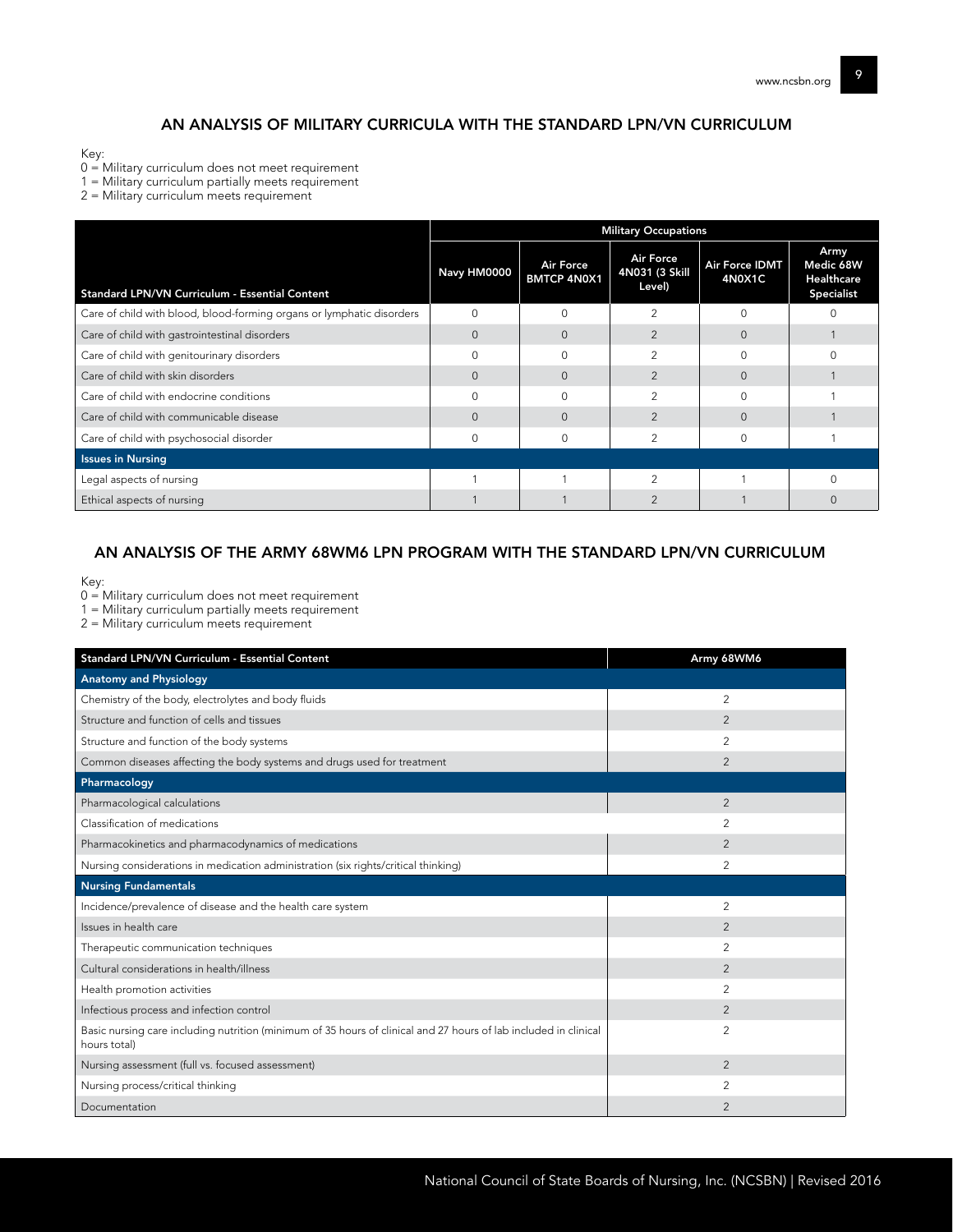#### AN ANALYSIS OF THE ARMY 68WM6 LPN PROGRAM WITH THE STANDARD LPN/VN CURRICULUM

Key:

- 0 = Military curriculum does not meet requirement
- 1 = Military curriculum partially meets requirement
- 2 = Military curriculum meets requirement

| Standard LPN/VN Curriculum - Essential Content                                         | Army 68WM6     |
|----------------------------------------------------------------------------------------|----------------|
| <b>Medical-Surgical</b>                                                                |                |
| IV fluids and calculations of rates and role of LPN/VN                                 | $\overline{2}$ |
| Drug classifications                                                                   | $\overline{c}$ |
| Understanding diagnostic studies and LPN/VN role                                       | $\overline{2}$ |
| Care of the surgical patient                                                           | 2              |
| Care of the oncology patient (death and dying)                                         | $\overline{2}$ |
| Bloodbourne pathogens and standard precautions - integrated                            | 2              |
| Psychosocial, cultural, spiritual and ethnic considerations with patients - integrated | $\overline{2}$ |
| Community services - integrated                                                        | $\overline{2}$ |
| Provide safe and effective care                                                        | $\overline{2}$ |
| Physiological implications of disease process - integrated                             | 2              |
| Obtaining laboratory specimens/interpreting results                                    | $\overline{2}$ |
| Nursing process - integrated                                                           | $\overline{2}$ |
| Role of LPN/VN in patient education - integrated                                       | $\overline{2}$ |
| Informed consent - integrated                                                          | $\overline{2}$ |
| LPN/VN role in physical assessment - integrated                                        | $\overline{2}$ |
| Care of the older patient - integrated                                                 | $\overline{2}$ |
| Care of patients with cardiovascular and peripheral vascular disorders                 | $\overline{2}$ |
| Care of patients with respiratory disorders                                            | $\overline{2}$ |
| Care of patients with gastrointestinal disorders                                       | 2              |
| Care of patients with endocrine disorders                                              | 2              |
| Care of patients with immune disorders                                                 | $\overline{2}$ |
| Care of patients with skin disorders                                                   | $\overline{2}$ |
| Health promotion activities - integrated                                               | $\overline{2}$ |
| Care of patients with blood and lymphatic disorders                                    | $\overline{c}$ |
| Care of the patient with a reproductive disorder                                       | $\overline{2}$ |
| Care of the patient with a musculoskeletal disorder                                    | $\overline{2}$ |
| Care of the patient with a genitourinary disorder                                      | $\overline{2}$ |
| Care of the patient with a sensory disorder (eye and ear)                              | $\overline{2}$ |
| Care of the patient with a neurological disorder                                       | $\overline{2}$ |
| Care of the patient with a mental health disorder (could be separate or integrated)    | $\overline{2}$ |
| Community health nursing                                                               | 2              |
| Gerontological nursing                                                                 | $\overline{c}$ |
| <b>Maternal and Child Health Nursing</b>                                               |                |
| Impact of family in maternal child health - integrated                                 | $\overline{c}$ |
| Ethical issues in perinatal nursing - integrated                                       | $\overline{2}$ |
| Physiological changes during the perinatal period - integrated                         | $\overline{c}$ |
| Health promotion in maternal child nursing - integrated                                | $\overline{2}$ |
| Cultural impact - integrated                                                           | 2              |
| Community resources - integrated                                                       | $\overline{2}$ |
| Normal growth and development                                                          | $\overline{2}$ |
| Providing safe patient care during prenatal/labor and delivery and postnatal           | $\overline{2}$ |
| Introduction of maternal/child health with review of reproduction                      | $\overline{2}$ |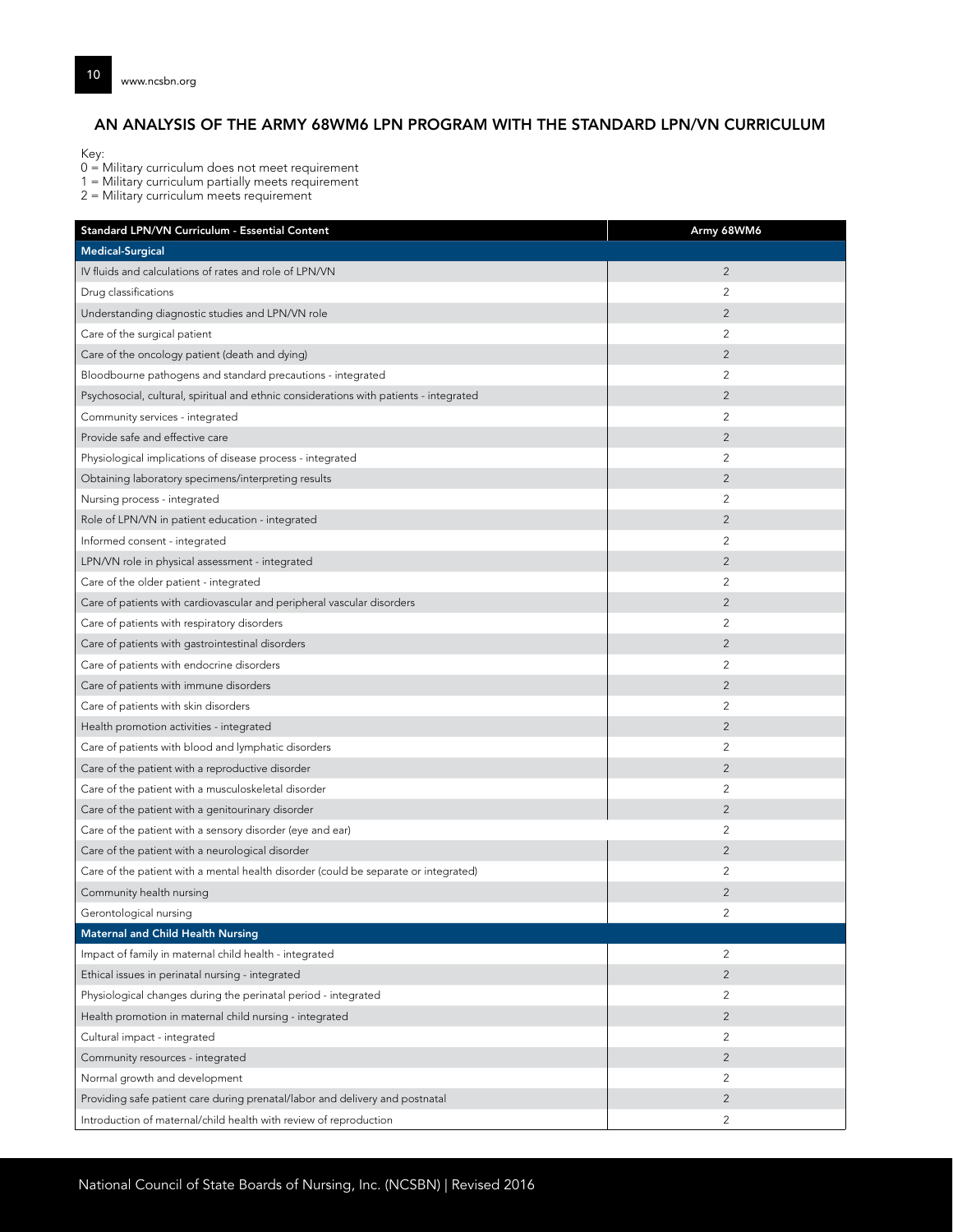#### AN ANALYSIS OF THE ARMY 68WM6 LPN PROGRAM WITH THE STANDARD LPN/VN CURRICULUM

Key:

- 0 = Military curriculum does not meet requirement
- 1 = Military curriculum partially meets requirement
- 2 = Military curriculum meets requirement

| Standard LPN/VN Curriculum - Essential Content                                                 | Army 68WM6     |
|------------------------------------------------------------------------------------------------|----------------|
| Prenatal and complications                                                                     | $\overline{2}$ |
| Providing safe patient care to pediatric patients                                              | $\mathfrak{D}$ |
| Labor and delivery                                                                             | $\overline{2}$ |
| Postnatal with family; women's health care and care of newborn, including congenital anomalies | $\mathcal{P}$  |
| Normal infant, toddler, preschooler, school-aged and adolescent child                          | 2              |
| Care of the pediatric patient, including data collection and procedures                        | 2              |
| Care of child with fluid and electrolyte imbalances                                            | $\mathcal{P}$  |
| Care of child with sensory or neurologic conditions                                            | $\mathcal{P}$  |
| Care of child with musculoskeletal disorders                                                   | 2              |
| Care of child with respiratory disorders                                                       | $\mathcal{P}$  |
| Care of child with cardiovascular disorders                                                    | $\mathcal{P}$  |
| Care of child with blood, blood-forming organs or lymphatic disorders                          | $\mathcal{P}$  |
| Care of child with gastrointestinal disorders                                                  | 2              |
| Care of child with genitourinary disorders                                                     | 2              |
| Care of child with skin disorders                                                              | $\overline{2}$ |
| Care of child with endocrine conditions                                                        | 2              |
| Care of child with communicable disease                                                        | $\overline{2}$ |
| Care of child with psychosocial disorder                                                       | $\overline{2}$ |
| <b>Issues in Nursing</b>                                                                       |                |
| Legal aspects of nursing                                                                       | 2              |
| Ethical aspects of nursing                                                                     | $\overline{2}$ |

#### AN ANALYSIS OF THE AIR FORCE BMTCP 4N051 (5 SKILL LEVEL) WITH THE STANDARD LPN/VN CURRICULUM

Key:

- 0 = Military curriculum does not meet requirement
- 1 = Military curriculum partially meets requirement
- 2 = Military curriculum meets requirement

| Standard LPN/VN Curriculum - Essential Content                                     | Air Force BMTCP 4N051 (5 Skill Level) |
|------------------------------------------------------------------------------------|---------------------------------------|
| <b>Anatomy and Physiology</b>                                                      |                                       |
| Chemistry of the body, electrolytes and body fluids                                | 2                                     |
| Structure and function of cells and tissues                                        | 2                                     |
| Structure and function of the body systems                                         | $\mathfrak{p}$                        |
| Common diseases affecting the body systems and drugs used for treatment            | $\mathcal{P}$                         |
| Pharmacology                                                                       |                                       |
| Pharmacological calculations                                                       | $\overline{2}$                        |
| Classification of medications                                                      | $\mathfrak{p}$                        |
| Pharmacokinetics and pharmacodynamics of medications                               | $\mathfrak{p}$                        |
| Nursing considerations in medication administration (six rights/critical thinking) | $\mathfrak{p}$                        |
| <b>Nursing Fundamentals</b>                                                        |                                       |
| Incidence/prevalence of disease and the health care system                         | $\mathfrak{p}$                        |
| Issues in health care                                                              | $\mathcal{P}$                         |
| Therapeutic communication techniques                                               |                                       |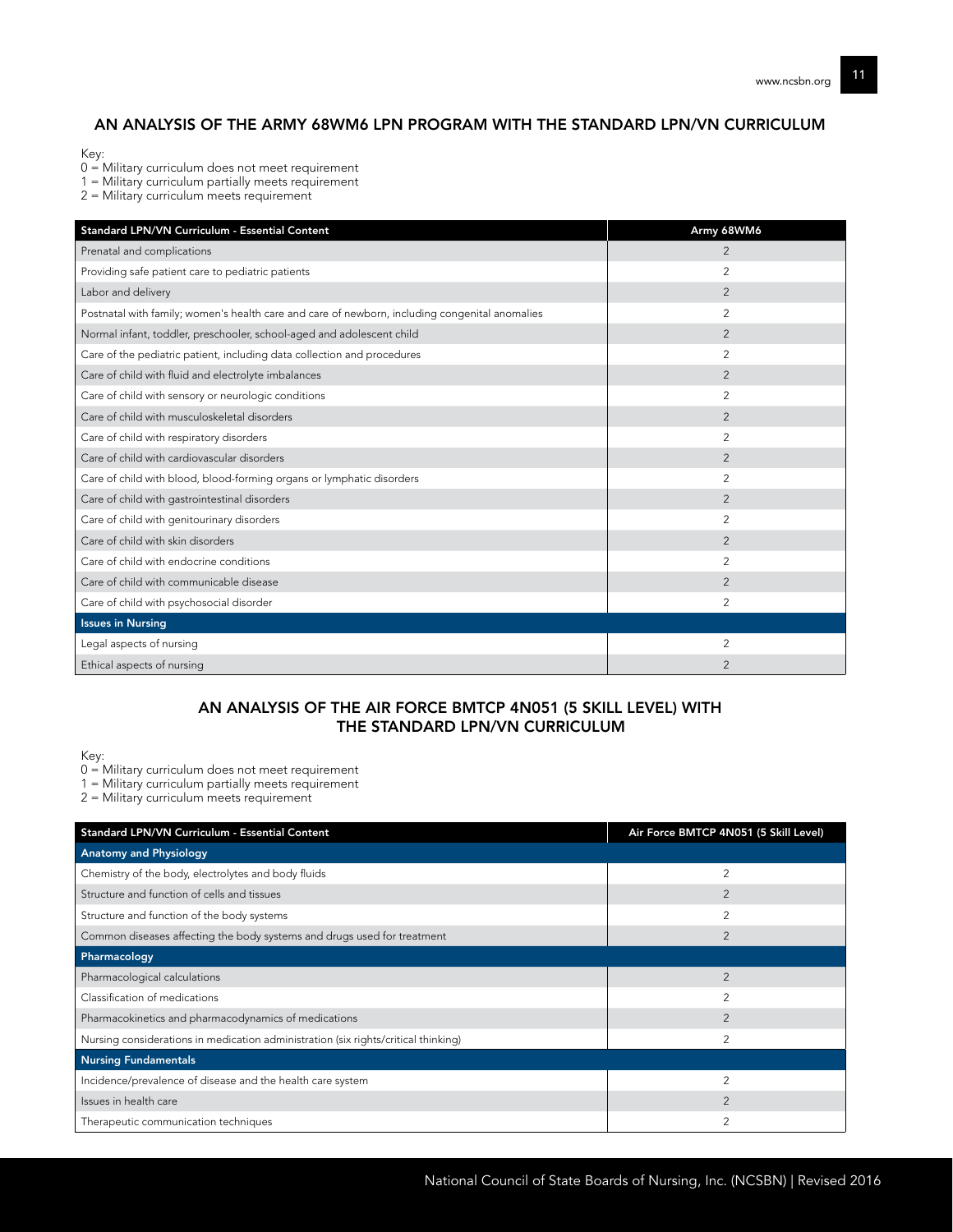#### AN ANALYSIS OF THE AIR FORCE BMTCP 4N051 (5 SKILL LEVEL) WITH THE STANDARD LPN/VN CURRICULUM

Key:

- 0 = Military curriculum does not meet requirement
- 1 = Military curriculum partially meets requirement
- 2 = Military curriculum meets requirement

| Standard LPN/VN Curriculum - Essential Content                                                                                   | Air Force BMTCP 4N051 (5 Skill Level) |
|----------------------------------------------------------------------------------------------------------------------------------|---------------------------------------|
| Cultural considerations in health/illness                                                                                        | $\overline{2}$                        |
| Health promotion activities                                                                                                      | $\overline{2}$                        |
| Infectious process and infection control                                                                                         | $\overline{2}$                        |
| Basic nursing care including nutrition (minimum of 35 hours of clinical and 27 hours of lab included in clinical<br>hours total) | $\overline{2}$                        |
| Nursing assessment (full vs. focused assessment)                                                                                 | $\overline{2}$                        |
| Nursing process/critical thinking                                                                                                | $\overline{2}$                        |
| Documentation                                                                                                                    | $\overline{2}$                        |
| <b>Medical-Surgical</b>                                                                                                          |                                       |
| IV fluids and calculations of rates and role of LPN/VN                                                                           | $\overline{2}$                        |
| Drug classifications                                                                                                             | 2                                     |
| Understanding diagnostic studies and LPN/VN role                                                                                 | $\overline{2}$                        |
| Care of the surgical patient                                                                                                     | 2                                     |
| Care of the oncology patient (death and dying)                                                                                   | $\overline{2}$                        |
| Bloodbourne pathogens and standard precautions - integrated                                                                      | 2                                     |
| Psychosocial, cultural, spiritual and ethnic considerations with patients - integrated                                           | $\overline{2}$                        |
| Community services - integrated                                                                                                  | 2                                     |
| Provide safe and effective care                                                                                                  | $\overline{2}$                        |
| Physiological implications of disease process - integrated                                                                       | $\overline{c}$                        |
| Obtaining laboratory specimens/interpreting results                                                                              | $\overline{2}$                        |
| Nursing process - integrated                                                                                                     | $\overline{2}$                        |
| Role of LPN/VN in patient education - integrated                                                                                 | $\overline{c}$                        |
| Informed consent - integrated                                                                                                    | 2                                     |
| LPN/VN role in physical assessment - integrated                                                                                  | $\overline{2}$                        |
| Care of the older patient - integrated                                                                                           | $\overline{2}$                        |
| Care of patients with cardiovascular and peripheral vascular disorders                                                           | $\overline{c}$                        |
| Care of patients with respiratory disorders                                                                                      | $\overline{2}$                        |
| Care of patients with gastrointestinal disorders                                                                                 | $\overline{2}$                        |
| Care of patients with endocrine disorders                                                                                        | $\overline{2}$                        |
| Care of patients with immune disorders                                                                                           | $\overline{2}$                        |
| Care of patients with skin disorders                                                                                             | 2                                     |
| Health promotion activities - integrated                                                                                         | $\overline{c}$                        |
| Care of patients with blood and lymphatic disorders                                                                              | 2                                     |
| Care of the patient with a reproductive disorder                                                                                 | $\overline{2}$                        |
| Care of the patient with a musculoskeletal disorder                                                                              | 2                                     |
| Care of the patient with a genitourinary disorder                                                                                | $\overline{2}$                        |
| Care of the patient with a sensory disorder (eye and ear)                                                                        | 2                                     |
| Care of the patient with a neurological disorder                                                                                 | $\overline{2}$                        |
| Care of the patient with a mental health disorder (could be separate or integrated)                                              | $\overline{2}$                        |
| Community health nursing                                                                                                         | 2                                     |
| Gerontological nursing                                                                                                           | $\overline{2}$                        |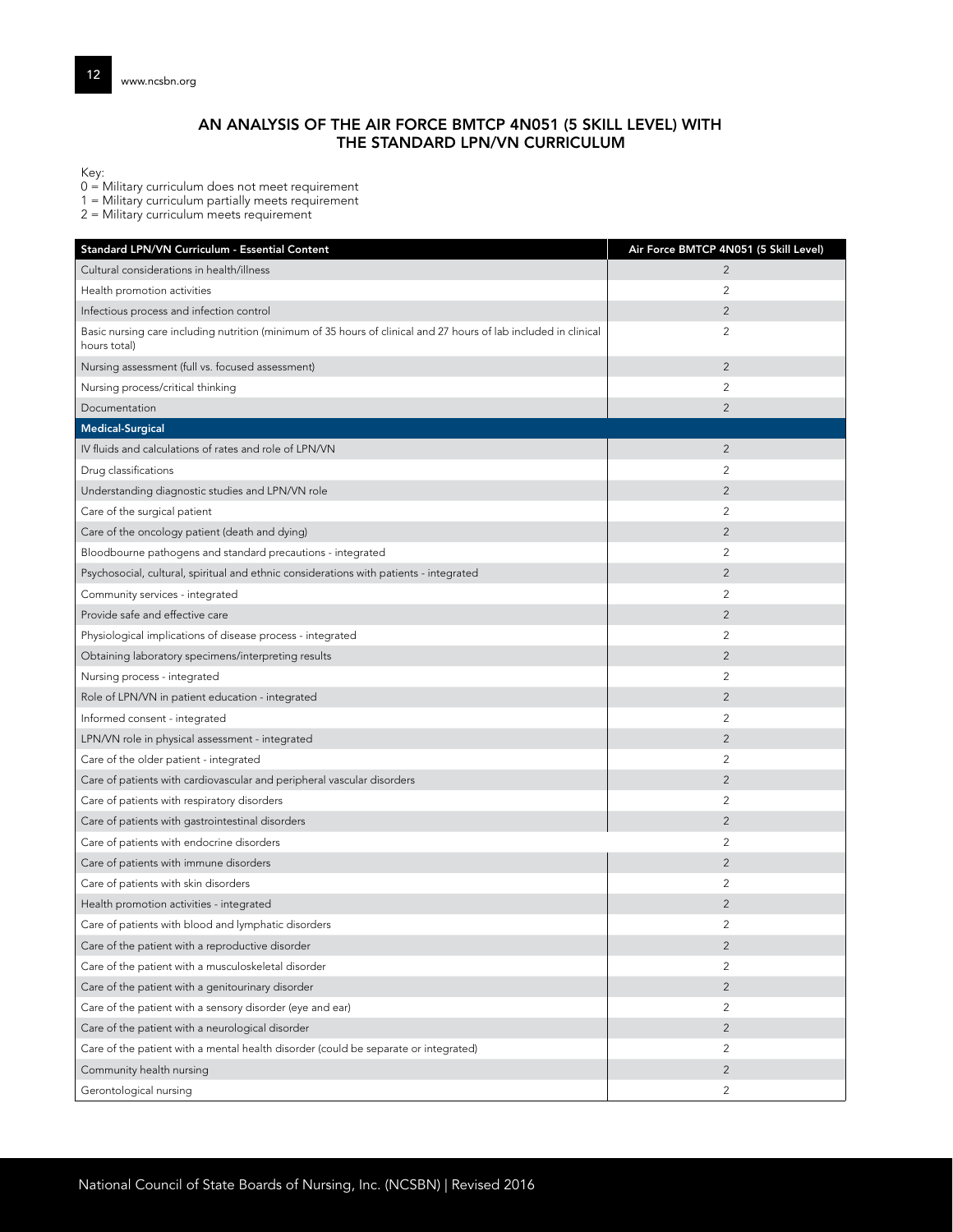#### AN ANALYSIS OF THE AIR FORCE BMTCP 4N051 (5 SKILL LEVEL) WITH THE STANDARD LPN/VN CURRICULUM

Key:

0 = Military curriculum does not meet requirement

1 = Military curriculum partially meets requirement

| Standard LPN/VN Curriculum - Essential Content                                                 | Air Force BMTCP 4N051 (5 Skill Level) |
|------------------------------------------------------------------------------------------------|---------------------------------------|
| <b>Maternal and Child Health Nursing</b>                                                       |                                       |
| Impact of family in maternal child health - integrated                                         | $\overline{c}$                        |
| Ethical issues in perinatal nursing - integrated                                               | $\overline{2}$                        |
| Physiological changes during the perinatal period - integrated                                 | $\mathfrak{p}$                        |
| Health promotion in maternal child nursing - integrated                                        | $\overline{2}$                        |
| Cultural impact - integrated                                                                   | $\mathfrak{p}$                        |
| Community resources - integrated                                                               | $\mathcal{P}$                         |
| Normal growth and development                                                                  | $\overline{c}$                        |
| Providing safe patient care during prenatal/labor and delivery and postnatal                   | 2                                     |
| Introduction of maternal/child health with review of reproduction                              | $\overline{2}$                        |
| Prenatal and complications                                                                     | $\overline{2}$                        |
| Providing safe patient care to pediatric patients                                              | $\overline{2}$                        |
| Labor and delivery                                                                             | $\overline{2}$                        |
| Postnatal with family; women's health care and care of newborn, including congenital anomalies | $\overline{2}$                        |
| Normal infant, toddler, preschooler, school-aged and adolescent child                          | $\overline{2}$                        |
| Care of the pediatric patient, including data collection and procedures                        | $\overline{2}$                        |
| Care of child with fluid and electrolyte imbalances                                            | $\overline{2}$                        |
| Care of child with sensory or neurologic conditions                                            | $\mathfrak{p}$                        |
| Care of child with musculoskeletal disorders                                                   | $\overline{2}$                        |
| Care of child with respiratory disorders                                                       | $\overline{2}$                        |
| Care of child with cardiovascular disorders                                                    | $\overline{2}$                        |
| Care of child with blood, blood-forming organs or lymphatic disorders                          | $\overline{c}$                        |
| Care of child with gastrointestinal disorders                                                  | $\overline{2}$                        |
| Care of child with genitourinary disorders                                                     | $\overline{2}$                        |
| Care of child with skin disorders                                                              | $\overline{2}$                        |
| Care of child with endocrine conditions                                                        | $\overline{2}$                        |
| Care of child with communicable disease                                                        | $\overline{2}$                        |
| Care of child with psychosocial disorder                                                       | $\overline{2}$                        |
| <b>Issues in Nursing</b>                                                                       |                                       |
| Legal aspects of nursing                                                                       | 2                                     |
| Ethical aspects of nursing                                                                     | $\overline{2}$                        |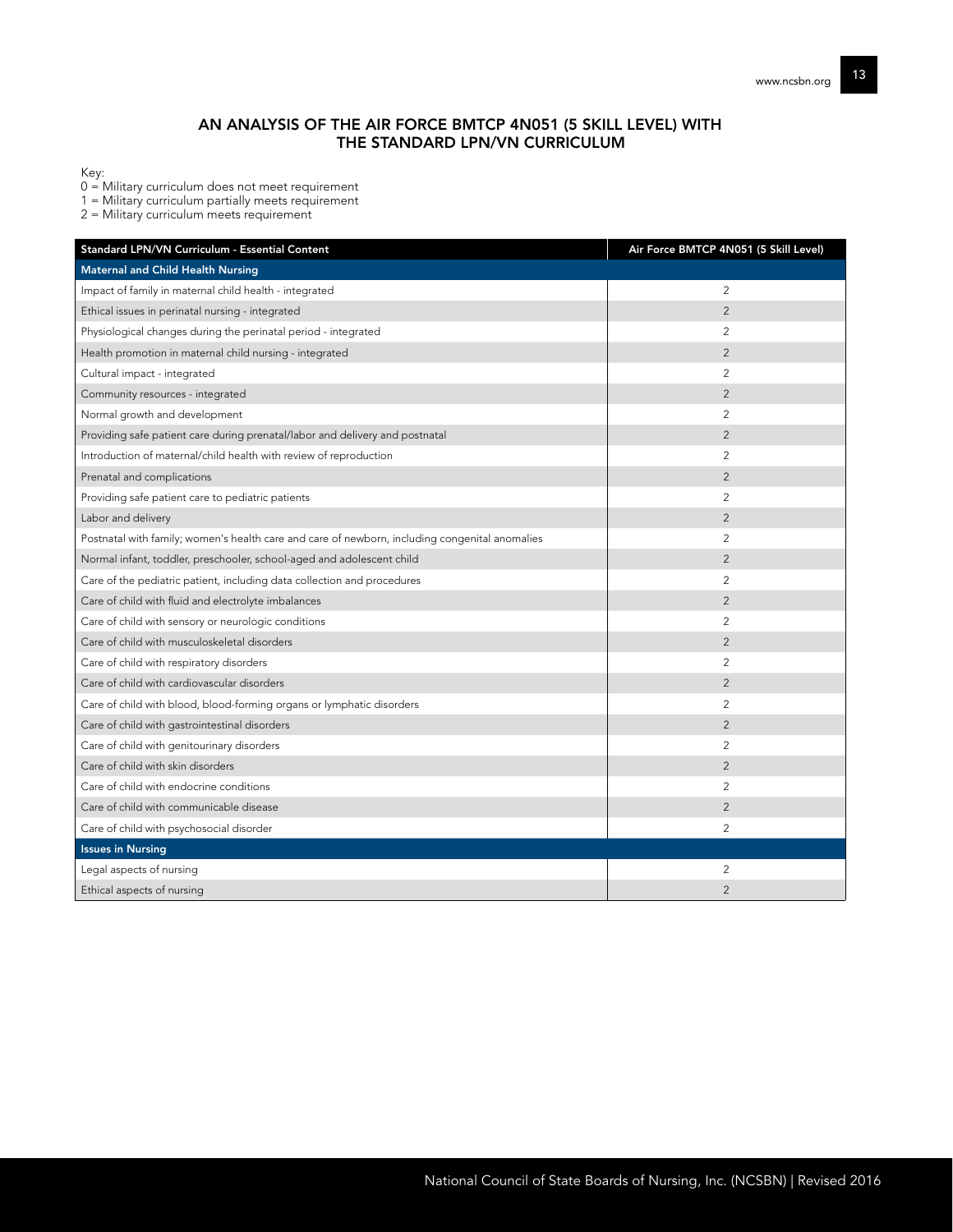### Summary and Recommendations

- 1. After an extensive review of health care specialist (medic), corpsman and airman curricula and comparing it with a standard LPN/VN curriculum, significant differences in content were identified. These differences preclude granting an LPN/VN license to veterans specialized in these areas without additional practical/vocational nurse coursework and clinical experience.
- 2. For veterans with training and experience as health care specialists (medics), corpsmen and airmen, civilian BON-approved LPN/VN programs should develop bridge programs that are based on individual assessments of each veteran and geared towards helping these individuals acquire the knowledge, skills and abilities needed to practice as an LPN/VN safely without repeating previously acquired content.
- 3. Each veteran will be leaving the military with varying levels of experience. Some have inserted chest tubes and performed other small surgical procedures, while others have little, if any, experience doing these procedures and instead had other types of responsibilities (nonhealth care related) during their military service. Therefore, it is recommended that the knowledge, skills and abilities of all veterans entering an LPN/VN program should be formally evaluated/ assessed prior to beginning a program. If proficiency is demonstrated, this should be accounted for in the LPN/VN program to assist in accelerating the education process.
- 4. After successful completion and graduation from the LPN/VN program, the veteran must pass the NCLEX-PN® Examination prior to licensure as an LPN/VN.
- 5. While the courses offered in military programs are comprehensive and rigorous, a veteran who has been a health care specialist (medic), corpsman or airman must learn the role of the nurse, the nursing process and the science of nursing care. The veteran must learn the role of the LPN/VN, the scope of practice and the principles of delegation in order to practice competently and safely. This is acquired through formal education, both clinical and didactic, and must be integrated throughout the course of study.
- 6. The Army LPN Program is comparable to a standard LPN/VN program approved by BONs.
- 7. The Air Force BMTCP 4N051 (5 Skill Level) is comparable to a standard LPN/VN program approved by BONs.